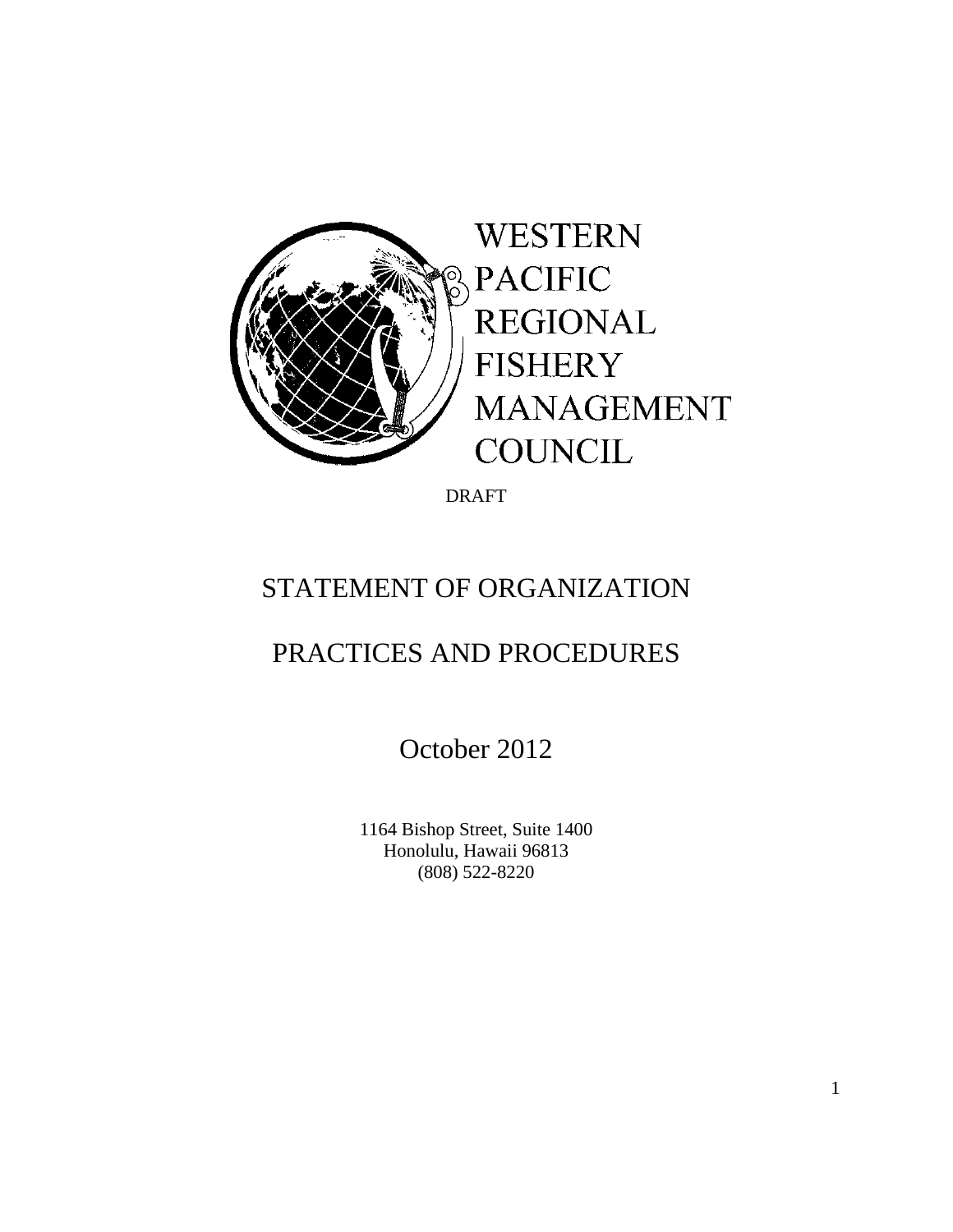# **CONTENTS**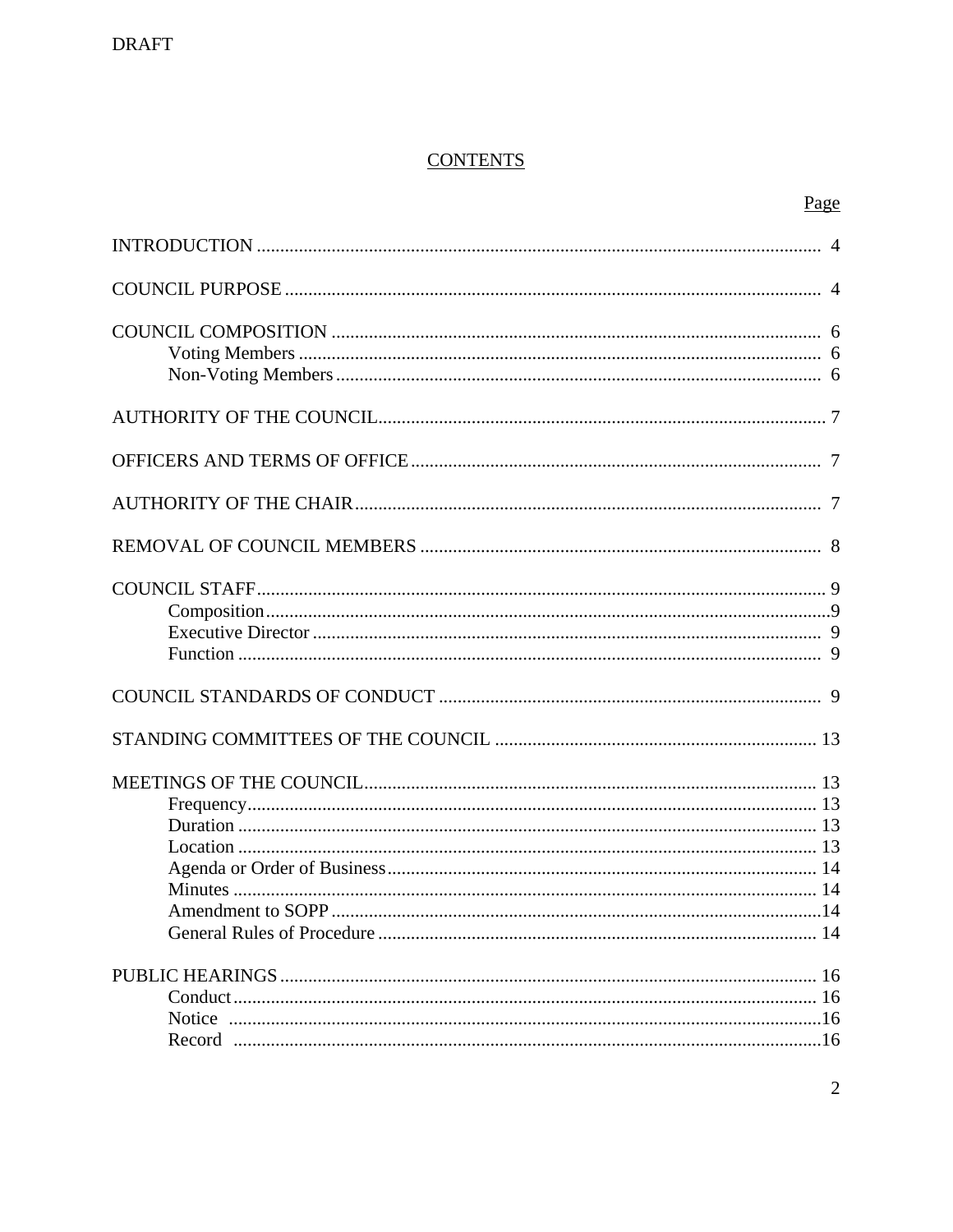| MEETINGS OF SCIENTIFIC AND STATISTICAL COMMITTEE, ADVISORY          |  |
|---------------------------------------------------------------------|--|
|                                                                     |  |
|                                                                     |  |
|                                                                     |  |
|                                                                     |  |
|                                                                     |  |
|                                                                     |  |
|                                                                     |  |
|                                                                     |  |
| Communication with Federal, State or Other Agencies/Organizations26 |  |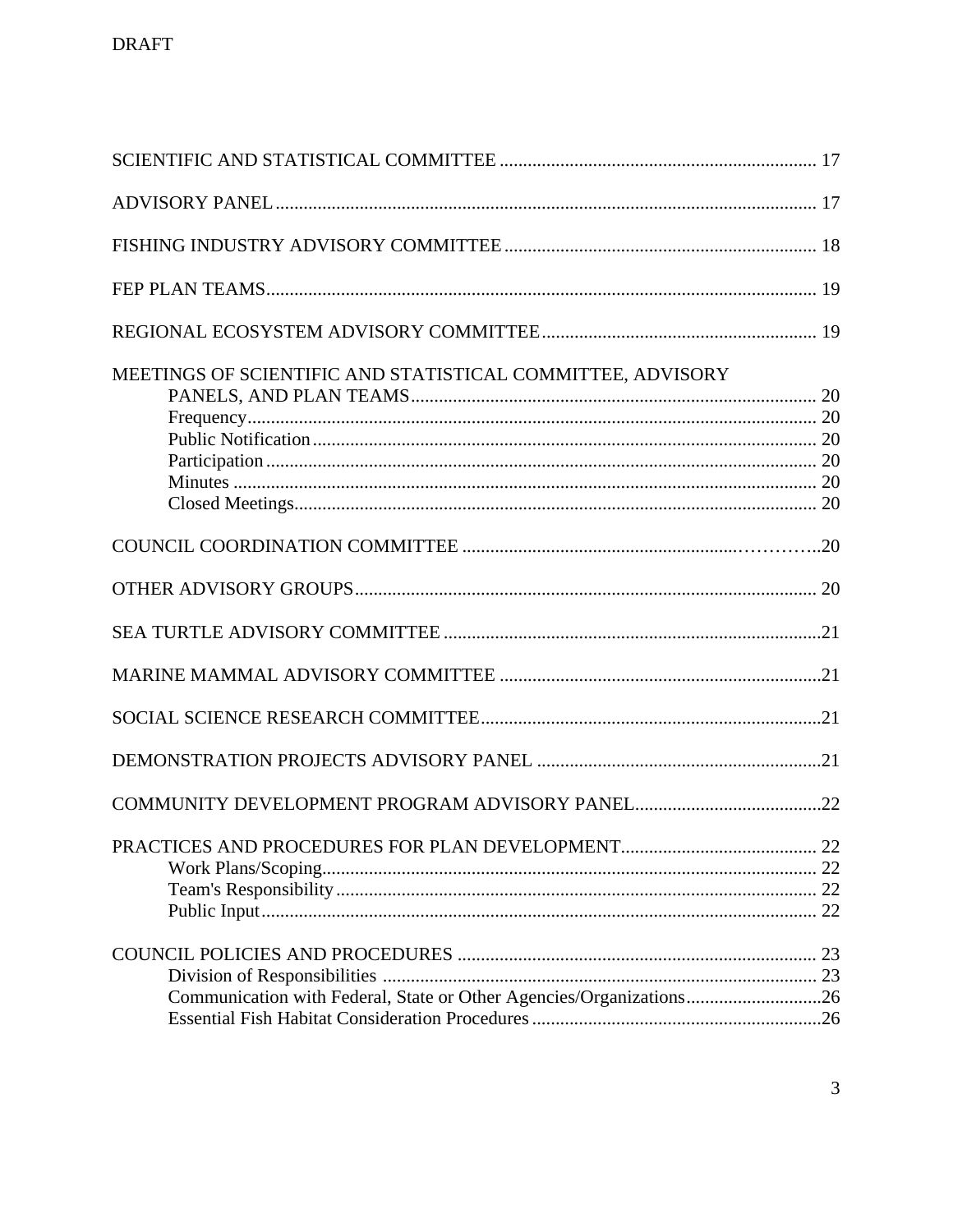# **INTRODUCTION**

 The Western Pacific Fishery Management Council, established in 1976 by the Magnuson-Stevens Fishery Conservation and Management Act (Act), hereby presents its Statement of Operating Practices and Procedures (SOPP). This SOPP describes the practices and procedures to carryout the Council's functions under the Act. Copies may be obtained by writing to the Executive Director, Western Pacific Regional Fishery Management Council, Suite 1400, 1164 Bishop Street, Honolulu, Hawaii 96813, and are available for download at the Council's website at http://www.wpcouncil.org.

This SOPP supersedes the previous version, published on [insert date].

# **COUNCIL PURPOSE**

The Council shall:

<u>.</u>

A. Prepare and submit to the Secretary of Commerce a Fishery Ecosystem Plan (FEP<sup>a</sup>) with respect to each fishery in need of management surrounding its geographical area of authority and, from time to time, such amendments to each such plan as necessary;

<sup>&</sup>lt;sup>a</sup> 2010 implementation of the five place-based FEPs (American Samoa, Mariana Islands, Hawaii, Pelagics and PRIAs) replaced the Council's existing species-based Fishery Management Plan (FMP).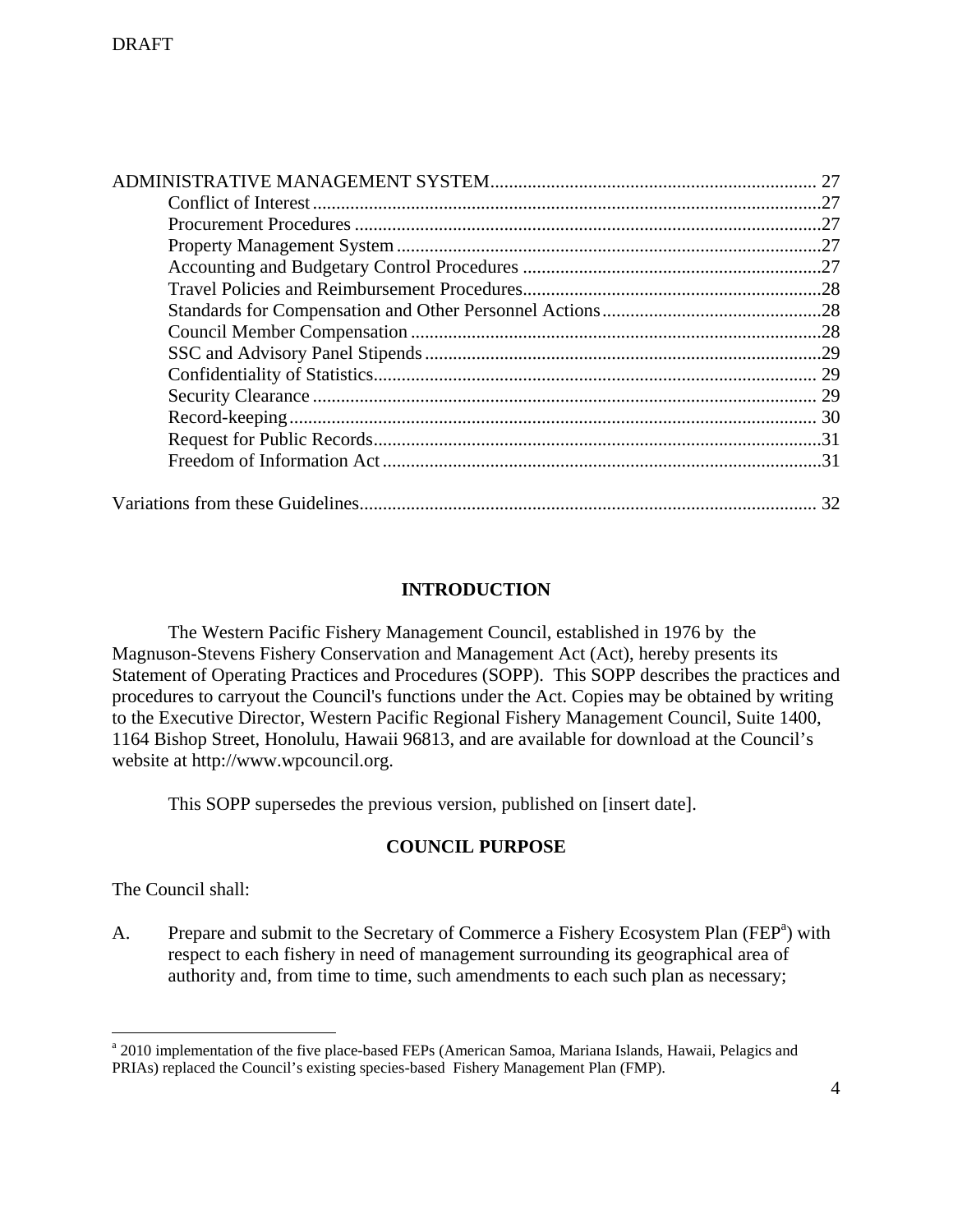- B. Prepare comments on any application for foreign fishing transmitted to it by the Secretary of State, and any Fishery Ecosystem Plan or amendment transmitted to it by the Secretary of Commerce;
- C. Conduct public hearings, in the geographic area concerned, to allow interested persons an opportunity to be heard in the development of Fishery Ecosystem Plans and amendments to such plan, and with respect to the administration and implementation of the provisions of the Act;
- D. Prepare reports as the Council deems appropriate*,* as requested by the Secretary of Commerce, or as required by Congress;
- E. Review on a continuing basis, and revise as appropriate, the assessments and specifications made with respect to the optimum yield, domestic annual processing, joint venture processing, domestic annual harvesting and the total allowable level of foreign fishing for each fishery under a Fishery Ecosystem Plan within its geographic area of authority;
- F. Prepare comments on any FEP plan or amendment prepared by the Secretary which is transmitted by the Council under Section 304(c)(4).
- G. Establish annual catch limits for each of its managed fisheries, as appropriate, that may not exceed the fishing level recommendations established by mechanisms and processes under the Act.
- H. Establish the organizational structure and procedures to carry out the Magnuson-Stevens Act provisions relating to Pacific Insular Area Fishery Agreements, Community Development Program, Western Pacific Demonstration Projects and the Western Pacific Sustainable Fisheries Fund;
- I. Develop multi-year research priorities for fisheries, fisheries interactions, habitats and other areas of research that are necessary for management purposes, in the manner prescribed in the Act; and
- J Participate in international negotiations concerning any fishery matters under the cognizance of the Council. The Council also expects to be consulted during preliminary discussions leading to U.S. positions on international fishery matters, including the allocation of fishery resources to other nations within its area of authority.
- K. Conduct any other activities which are necessary and appropriate to the foregoing functions.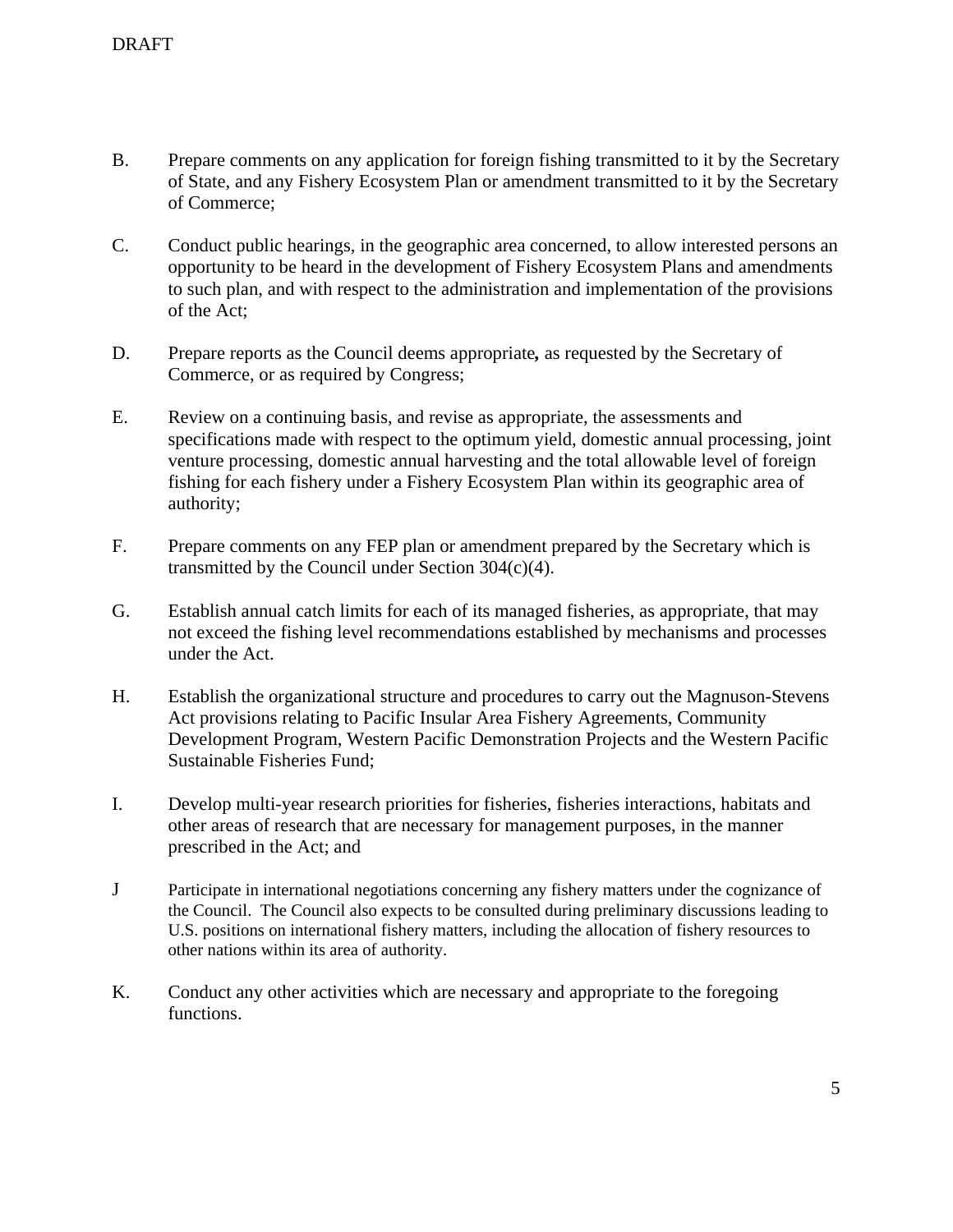# **COUNCIL COMPOSITION**

 The Western Pacific Regional Fishery Management Council has 16 members (13 voting and three non-voting) from the State of Hawaii, the Territories of Guam and American Samoa, the Commonwealth of the Northern Mariana Islands, and Federal agencies, and has management authority over the fisheries seaward of these islands and all US remote islands and atolls in the Pacific Ocean as set forth in the Magnuson-Stevens Act.

A. Voting Members. The voting members of the Council are:

 1. Eight members appointed by the Secretary of Commerce from American Samoa, Guam, Hawaii and the Northern Mariana Islands (at least one of whom shall be appointed from each).

 2. The officials with principal fishery management responsibility in the governments of American Samoa, Guam, Hawaii and the Northern Mariana Islands, or the designee of such officials;

 3. The Administrator of the Pacific Islands Regional Office of the National Marine Fisheries Service, or his or her designee; and

- B. Non-Voting Members. The non-voting members of the Council are:
	- 1. The Regional Director of the U.S. Fish and Wildlife Service, Region 1, or his or her designee;
	- 2. The District Commander, 14th Coast Guard District, or his or her designee;
	- 3. A representative of the Department of State, or his or her designee.

# **OATH OF OFFICE**

 As trustees of the nation's fishery resources, each member appointed to the Council must take the following oath of office:

I, [name of the person taking oath], as a duly appointed member of a Regional Fishery Management Council established under the Magnuson-Stevens Fishery Conservation and Management Act, hereby promise to conserve and manage the living marine resources of the United States of America by carrying out the business of the Council for the greatest overall benefit of the Nation. I recognize my responsibility to serve as a knowledgeable and experienced trustee of the Nation's marine fisheries resources, being careful to balance competing private or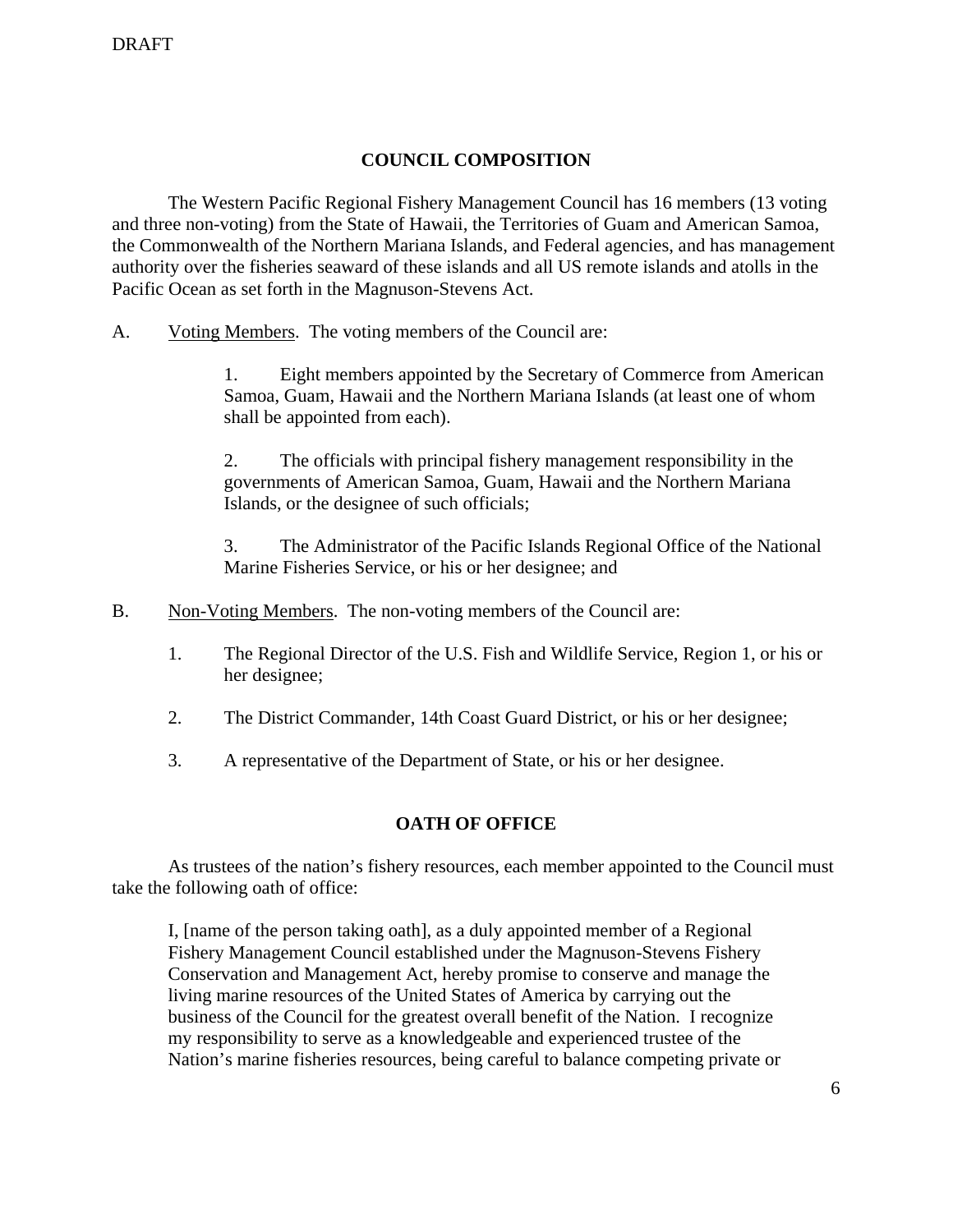regional interests, and always aware and protective of the public interest in those resources. I commit myself to uphold the provisions, standards, and requirements of the Magnuson-Stevens Fishery Conservation and Management Act and other applicable law, and shall conduct myself at all times according to the rules of conduct prescribed by the Secretary of Commerce. This oath is given freely and without mental reservation or purpose of evasion.

### **AUTHORITY OF THE COUNCIL**

 The Council selects its officers: the Chair and Vice Chairs from among its members representing each member State.

 The Council shall approve all appointments to the positions of Executive Director, Scientific and Statistical Committee, Advisory Panels, Plan Teams and any other group or committee necessary for the purpose of its function. Compensation shall be determined by the Council as allowed under the Magnuson-Stevens Act.

 Authorization of expenses for travel, compensation, and participation for Council, staff, Scientific and Statistical Committee, Advisory Panel, Plan Team members and any other person, will be approved by the Council at its meetings and implemented by the Executive Director. The Chair may authorize travel compensation and participation between meetings.

#### **OFFICERS AND TERMS OF OFFICE**

 The officers of the Council shall be the Chair and Vice Chairs, each elected for one-year terms. Officers may succeed themselves. The Chair is elected by a majority of the voting members present and voting. A Vice Chair will be elected from each State, Territory, and Commonwealth represented on the Council.

## **AUTHORITY OF THE CHAIR**

 The Chair, or in his or her absence, the Vice Chair named by the Chair, shall convene and preside over Council meetings. The Chair may designate Council members to serve on committees. The Chair may also designate Council members to officiate at public hearings.

 The Chair shall function as the Chief Executive Officer with general charge and supervision over and responsibility for the business affairs of the Council.

 The Chair, at the direction of the Council, may enter into and execute in the name of the Council, contracts and other instruments in the regular course of business. The Chair, after consulting with the Executive and Budget Committee, appoints Chairs of all Council Committees, the Scientific and Statistical Committee, the Advisory Panels and the Plan Teams.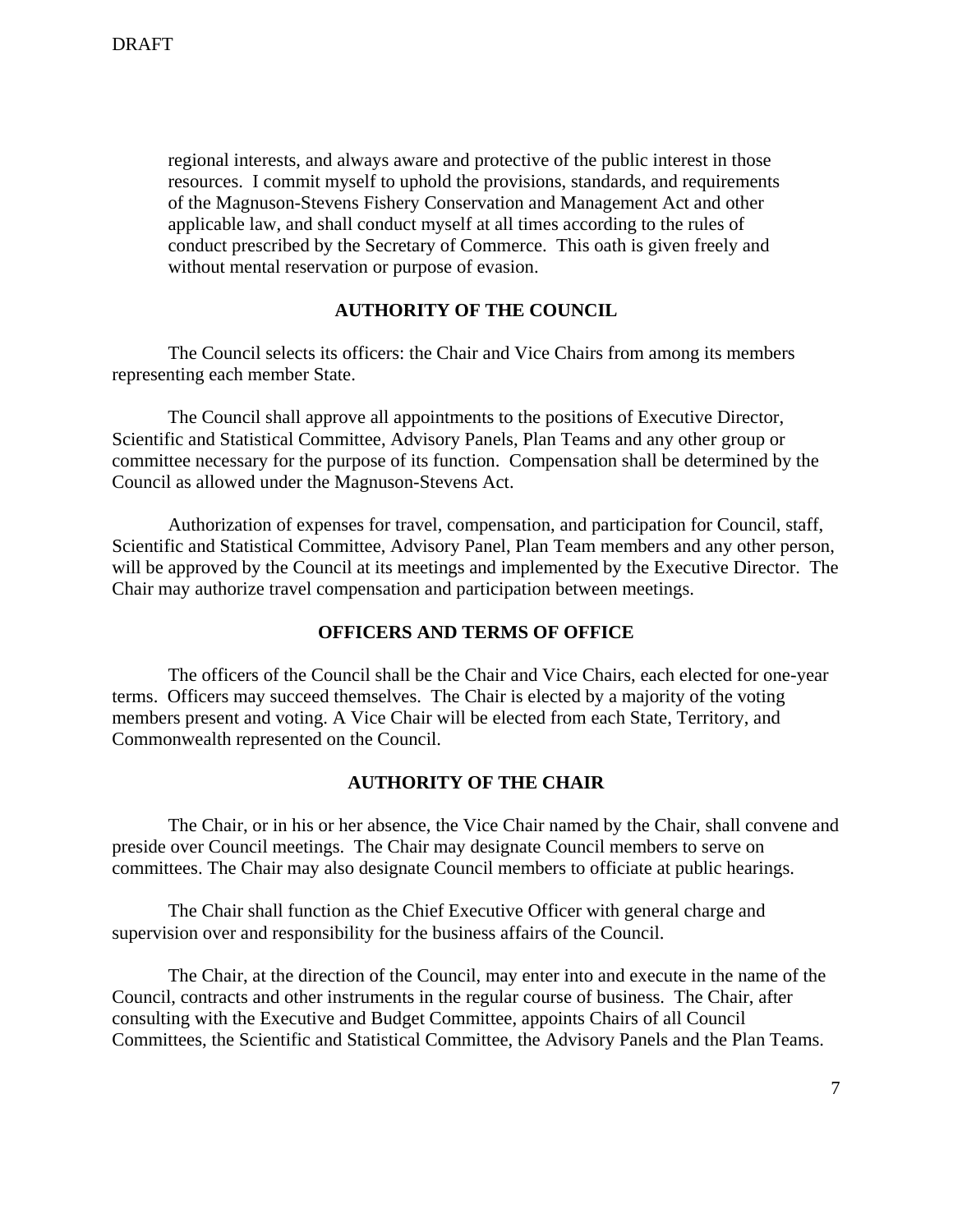#### **REMOVAL OF COUNCIL MEMBERS**

The Council may recommend to the Secretary that a member be removed for cause after not less than two-thirds of the Council voting members vote for removal in accordance with Section 302(b)(6) of the Act. Removal requires that the Council provide a written removal recommendation to the Secretary together with a statement of the basis for the recommendation. Removal for cause may be based on, but not limited to, the following: failure to participate meaningfully in matters before the Council; actions which are contrary to a Council member's oath of office; or, actions which discredit the Council and the office of Council member.

A Council member may also be removed if the member is found by the Secretary, after notice and an opportunity for a hearing in accordance with section 554 of title 5, United States Code, to have committed an act prohibited by section 16 U.S.C. § 307(1)(O).

### **DESIGNEES**

 The Act authorizes only the principal State (including Territory and Commonwealth) officials, the Regional Administrator, and the non-voting members to designate individuals to attend Council meetings in their absence. The Chair of the Council must be notified in writing, in advance of any meeting at which a designee will initially represent the Council member, of the name, address, and position of the individual designated. A designee may not name another designee. However, such officials may submit to the Chair, in advance, a list of several individuals who may act as designee, provided the list clearly specifies who would serve if more than one designee attends. A designee may be elected as Chair or Vice-Chair of the Council, and as Vice-Chair would serve as Chair in the absence of the elected Chair; however, a designee for an elected Chair cannot serve as Chair. Additional requirements for principal State officials and their designees include the following:

- (1) Only a full-time state employee of the state agency responsible for marine and/or anadromous fisheries shall be appointed by a constituent state Governor as the principal state official for purposes of Section 302(b) of the Act;
- (2) A principal state official may name his/her designee(s) to act on his/her behalf at Council meetings. Individuals designated to serve as designees of a principal state official on the Council, pursuant to Section  $302(b)(1)(A)$  of the Act, must be a resident of the state and be knowledgeable and experienced, by reason of his or her occupational or other experience, scientific expertise, or training, in the fishery resources of the geographic area of concern to the Council; and
- (3) New or revised appointments by state Governors of principal state officials and new or revised designations by principal state officials of their designees(s) must be delivered in writing to the appropriate NMFS Regional Administrator and the Council chair at least 48 hours before the individual may vote on any issue before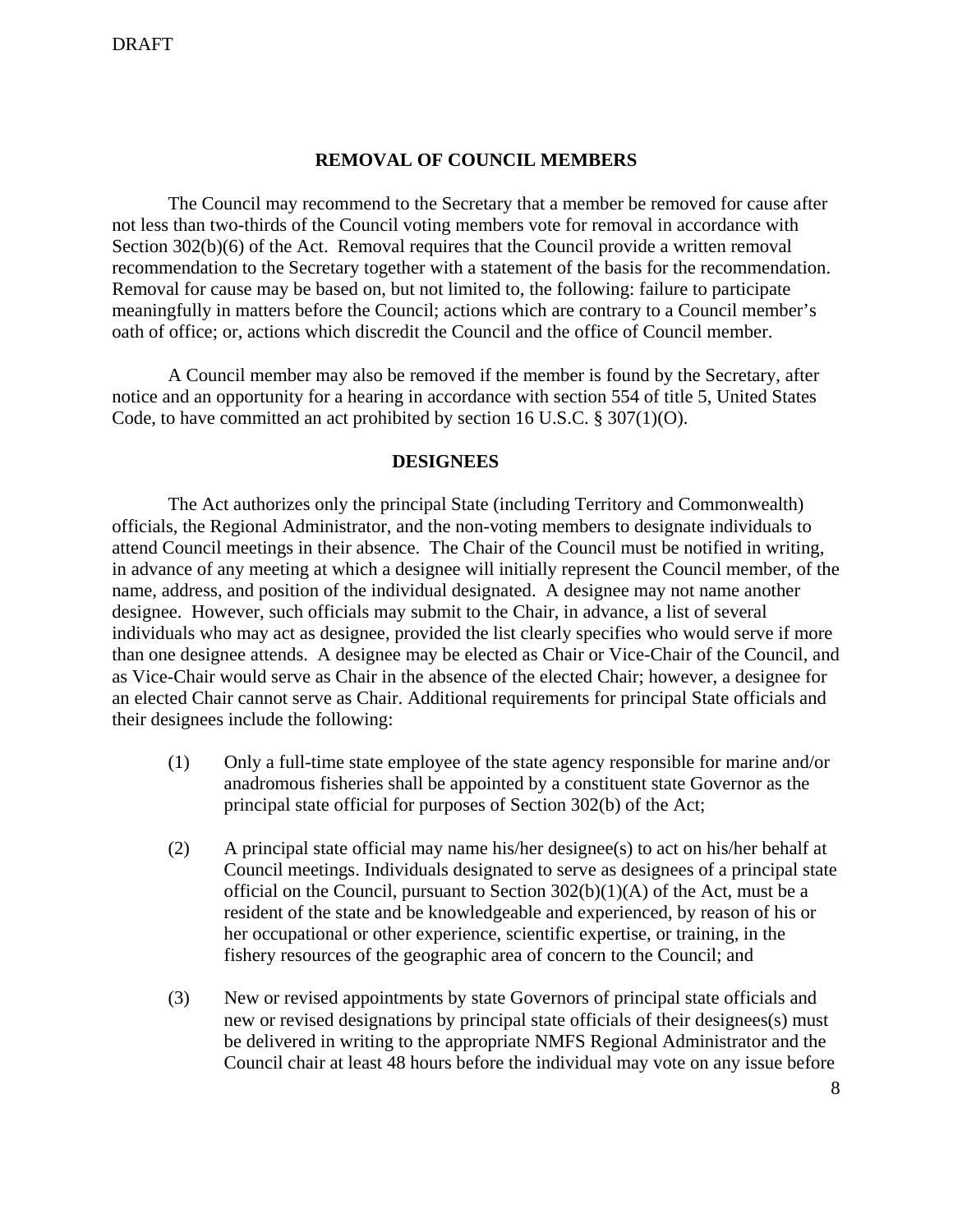the Council. A designee may not name another designee. Written appointment of the principal state official must indicate his or her employment status, how the official is employed by the state fisheries agency, and whether the official's full salary is paid by the state. Written designation(s) by the principal state official must indicate how the designee is knowledgeable and experienced in fishery resources of the geographic area of concern to the Council, the County in which the designee resides, and whether the designee's salary is paid by the state.

# **COUNCIL STAFF**

- A. Composition. The staff of the Council shall include the Executive Director and such other staff as are authorized by the Council.
- B. Executive Director. The Executive Director is appointed by the Council and reports to the Chair. The Executive Director is authorized to appoint other staff.
- C. Function. The staff is responsible for administration and execution of Council operations under the supervision of the Executive Director. Functions include participation in Fisheries Ecosystem Plan development; preparation of Council reports, statements, and correspondence; financial management, budget preparation and procurement; record keeping; meeting logistics; and other administrative activities.

# **COUNCIL STANDARDS OF CONDUCT**

 Council members, as Federal office holders, and Council employees are subject to most Federal criminal statutes covering bribery, conflict-of-interest, and disclosure of confidential information. Among other statutes, the following provisions apply:

18 U.S.C. § 201 - prohibits offer or acceptance of anything of value to influence any official act.

18 U.S.C. §§ 203, 205 - prohibits officials from contacting any Federal agency or Federal court on behalf of others concerning a particular matter involving specific parties with the intent to influence Government action if they participated personally and substantially in the matter as a Council member. Furthermore, officials may not receive compensation for the representational activities of others regarding such matters.

18 U.S.C. § 207 - prohibits a former official permanently from representing others before a Federal agency or Federal court concerning a particular matter involving specific parties in which the official participated personally and substantially as a Federal official or for two years concerning a matter which was under the person's official responsibility during their last year of Government service.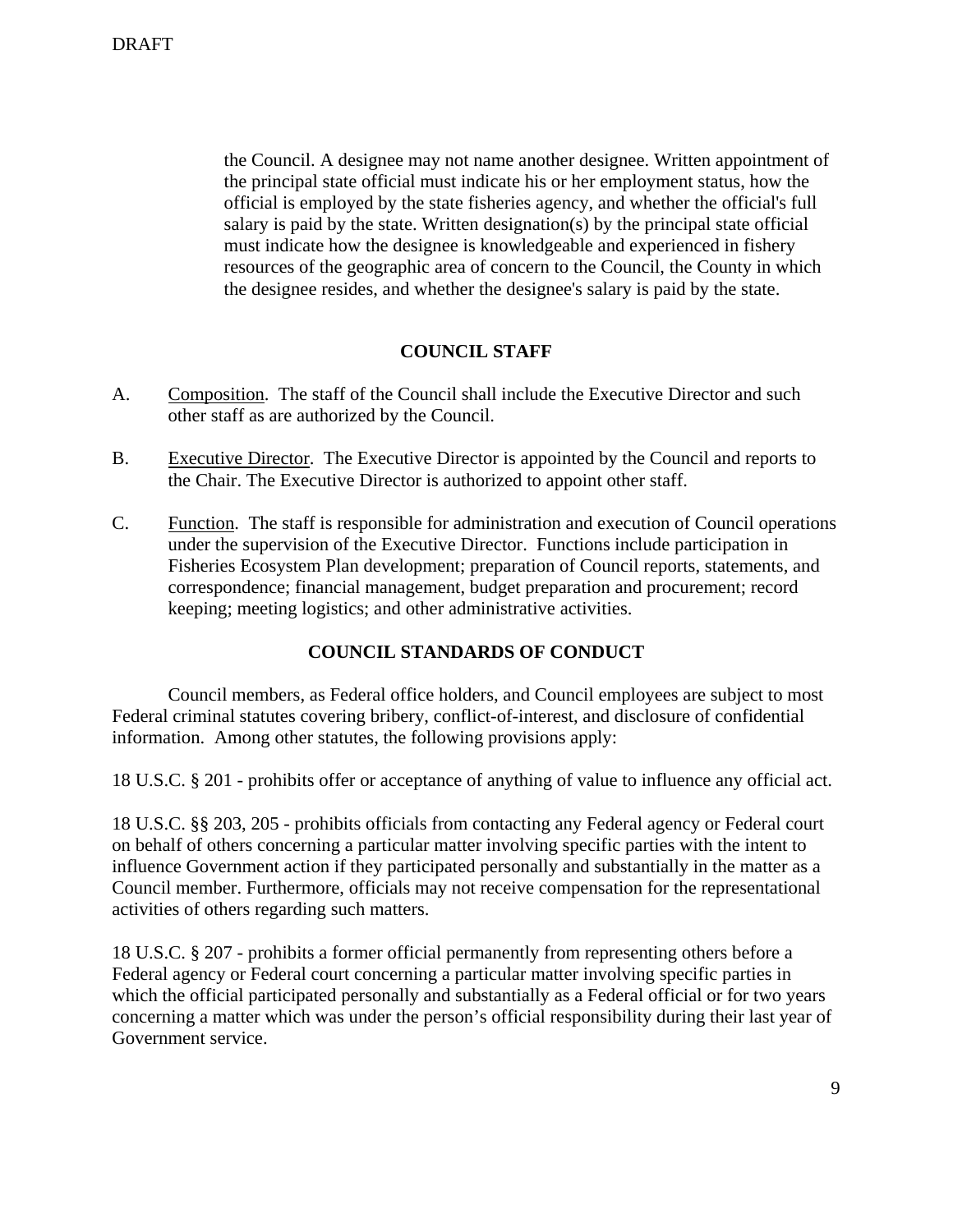18 U.S.C. § 208 - which prohibits official acts in a matter in which the Federal employee has a personal financial interest, does not apply to a financial interest of a Council voting member if he obtains a waiver under 18 U.S.C. 208 (b), or if the disclosure of financial interest form has been filed under § 302 (j) of the Act, and that individual is in compliance with regulations promulgated under said section.

18 U.S.C. § 209 - prohibits an official from receiving compensation for performing Federal duties from a source other than the United States Government. This restriction does not apply to an official who has served for 130 days or less in a 365-day period.

18 U.S.C. §§ 210, 211 - prohibits offer or acceptance of value to procure appointment to public office.

18 U.S.C. §1905 - prohibits disclosure of trade secrets or confidential commercial information except as provided by law.

31 U.S.C. § 1352 - generally prohibits the use of Federal funds for lobbying the Executive or Legislative Branches of the Federal Government in connection with the Federal award. The Council must also complete Form SF-LLL "Disclosure of Lobbying Activities" and submit it to the Grants Office quarterly as necessary.

In addition to abiding by the applicable Federal conflict of interest statutes, both members and employees of the Council must comply with the following standards of conduct:

# **GENERAL STANDARDS OF CONDUCT**

 In addition to abiding by the applicable Federal conflict of interest statutes, both members and employees of the Council may comply with the following standards of conduct:

- (1) No employee of the Council may use his or her official authority or influence derived from his or her position with the Council for the purpose of interfering with or affecting the result of an election to or a nomination for any national, state, county or municipal elections.
- (2) Council members, employees, and contractors must comply with the Federal Cost Principles Applicable to Regional Fishery Management Council Grants and Cooperative Agreements, especially with regard to lobbying, and other restrictions with regard to lobbying.
- (3) No employee of the Council may be deprived of employment, position, work, compensation, or benefit provided from or made possible by the Act on account of any political activity or lack of such activity in support of or in opposition to any candidate or any political party in any national, state, county, or municipal election or on account of his or her political affiliation.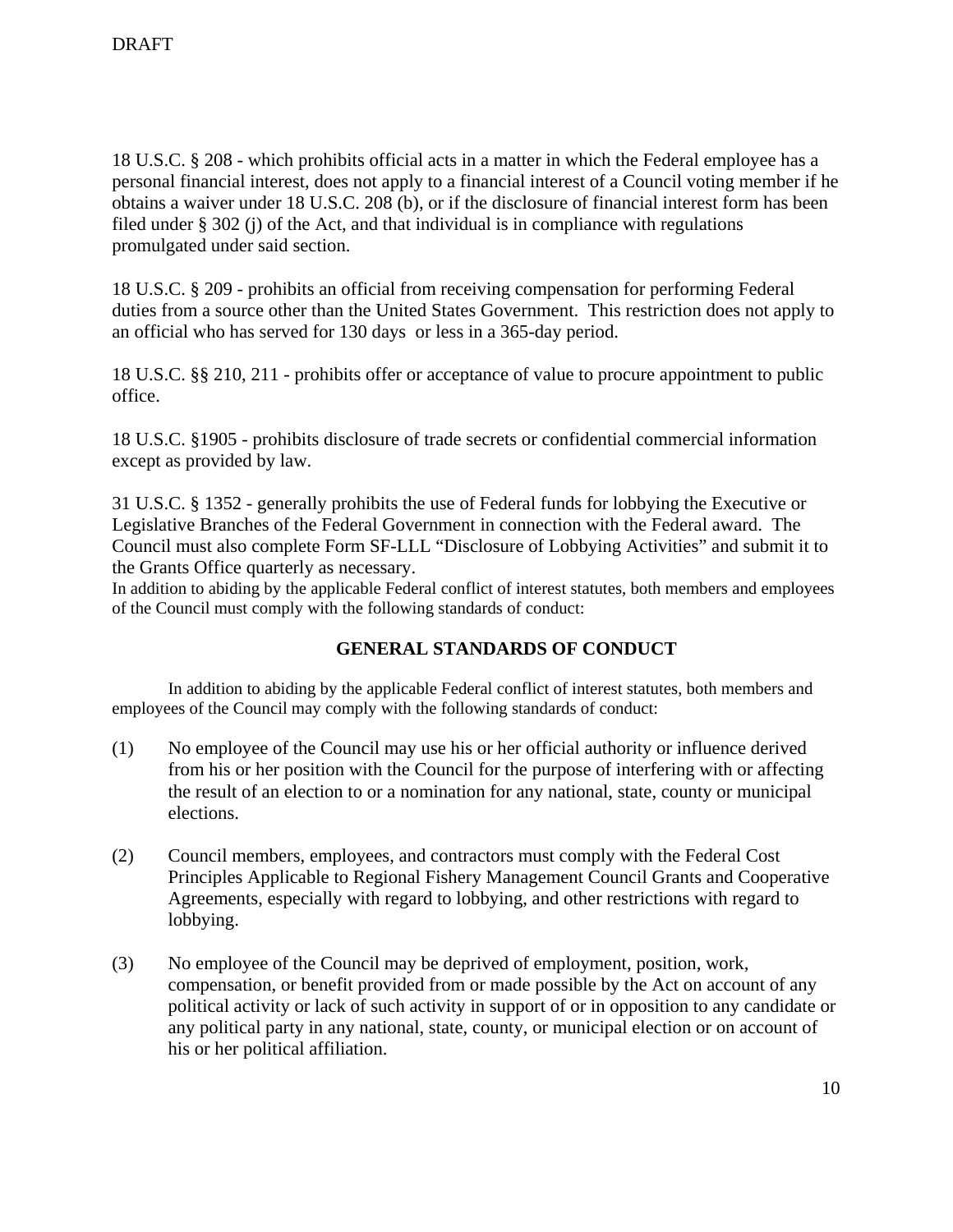- (4) No Council member or employee may pay, or offer, or promise, or solicit, or receive from any person, firm, or corporation, either as a political contribution or a personal emolument any money, or anything of value in consideration of either support, or the use of influence, or the promise of support, or influence in obtaining for any person, any appointive office, place or employment under the Council.
- (5) No employee of the Council may have a direct or indirect financial interest that conflicts with the fair and impartial conduct of his or her Council duties.
- (6) No Council member or employee of the Council may use or allow the use, for other than official purposes, of information obtained through or in connection with his or her Council employment which has not been made available to the general public.
- (7) No Council member or employee of the Council may engage in criminal, infamous, dishonest, notoriously immoral or disgraceful conduct prejudicial to the Council.
- (8) No Council member or employee of the Council may use Council property for other than official business. Such property shall be protected and preserved from improper or deleterious operation or use.
- (9) No Council member may participate (A) personally and substantially as a member through decision, approval, disapproval, recommendation, the rendering of advice, investigation, or otherwise in a particular matter primarily of individual concern, such as a contract, in which he or she has a financial interest; or (B) in any matter of general public concern which is likely to have a direct and predictable effect on a member's financial interest. For purposes of this subsection, the member's financial interest includes that of the member's spouse, minor child, partner, organization in which the members is serving as officer, director, trustee, partner or employee, or any person or organization with whom the member is negotiating or has any arrangement concerning prospective employment.

# **FINANCIAL DISCLOSURE**

 Council nominees and voting members appointed to the Council by the Secretary under subsections 302(b)(1) and 302(b)(2) of the Act ("Affected Members") and members of the SSC shall disclose any financial interest of the reporting individual; the individual's spouse, minor child, or partner; and any organization (other than the Council) in which that individual is serving as an officer, director, trustee, partner, or employee, in harvesting, processing, lobbying, advocacy, or marketing activity that is being, or will be, undertaken within any fishery over which the Council concerned has jurisdiction or with respect to an individual or organization with a financial interest in such activity. The information required to be reported must be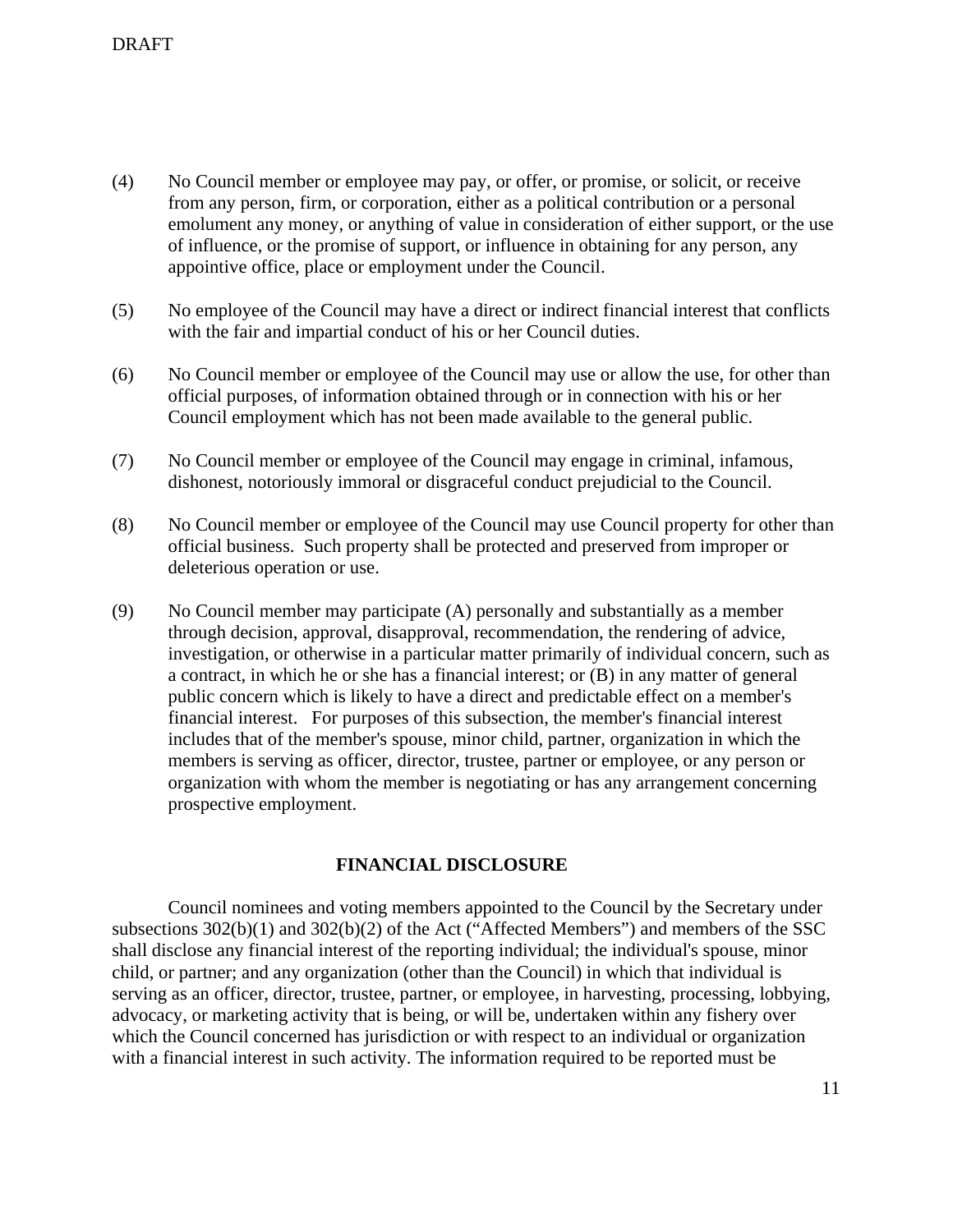disclosed on NOAA Form 88-195, "Statement of Financial Interests for Use by Voting Members and Nominees of Regional Fishery Management Councils and Members of the Scientific and Statistical Committee," or such other form as the Secretary, or designee, may prescribe. The report must be filed by nominees for Secretarial appointment before the date of appointment as prescribed by the Secretary. Affected Members must file the report with the Council office within 45 days of taking office. SSC members must file financial disclosures with the Regional Office within 45 days of taking office. Individuals must update the form within 30 days of the time that any such financial interest is acquired or the financial interests are otherwise substantially changed. The information required to be submitted by Council members will be kept on file by the Council, and made available on the Internet and for public inspection at reasonable hours at the Council offices. Information from SSC members will be kept on file by the NMFS Regional Office. A copy of the form may be obtained from the appropriate Regional Office.

 It is unlawful for Council nominees, Affected Members, and members of the SSC to knowingly and willfully fail to disclose, or to falsely disclose any financial interest or to knowingly vote on a Council decision in violation of 50 CFR § 600.235. In addition to the penalties provided under 50 CFR §600.735, a violation may result in removal of the individual from Council membership.

# **RECUSAL**

Affected Members may not vote on any Council decision that would have a significant and predictable effect on a disclosed financial interest. Any individual who believes that a Council decision would have such an effect may, at any time before a vote is taken, announce to the Council an intent not to vote on the decision and identify the financial interest that would be affected. An individual who is recused from voting may participate in Council and committee deliberations relating to the decision, after notifying the Council of the voting recusal and identifying the financial interest that would be affected.

At the request of an affected individual or upon the initiative of an appropriate designated official, such official shall determine for the record whether a Council decision would have a significant and predictable effect on that individual's financial interest. The determination will be based upon a review of the information contained in the individual's financial disclosure form and any other reliable and probative information provided in writing. All information considered will be made part of the public record for the decision. At the beginning of each Council meeting, or during a Council meeting at any time reliable and probative information is received, the designated official shall announce the receipt of information relevant to a determination concerning recusal, the nature of that information, and the identity of the submitter of such information. If the designated official determines that the affected individual may not vote, the individual may state for the record how he or she would have voted. The Council Chair may not allow such an individual to cast a vote.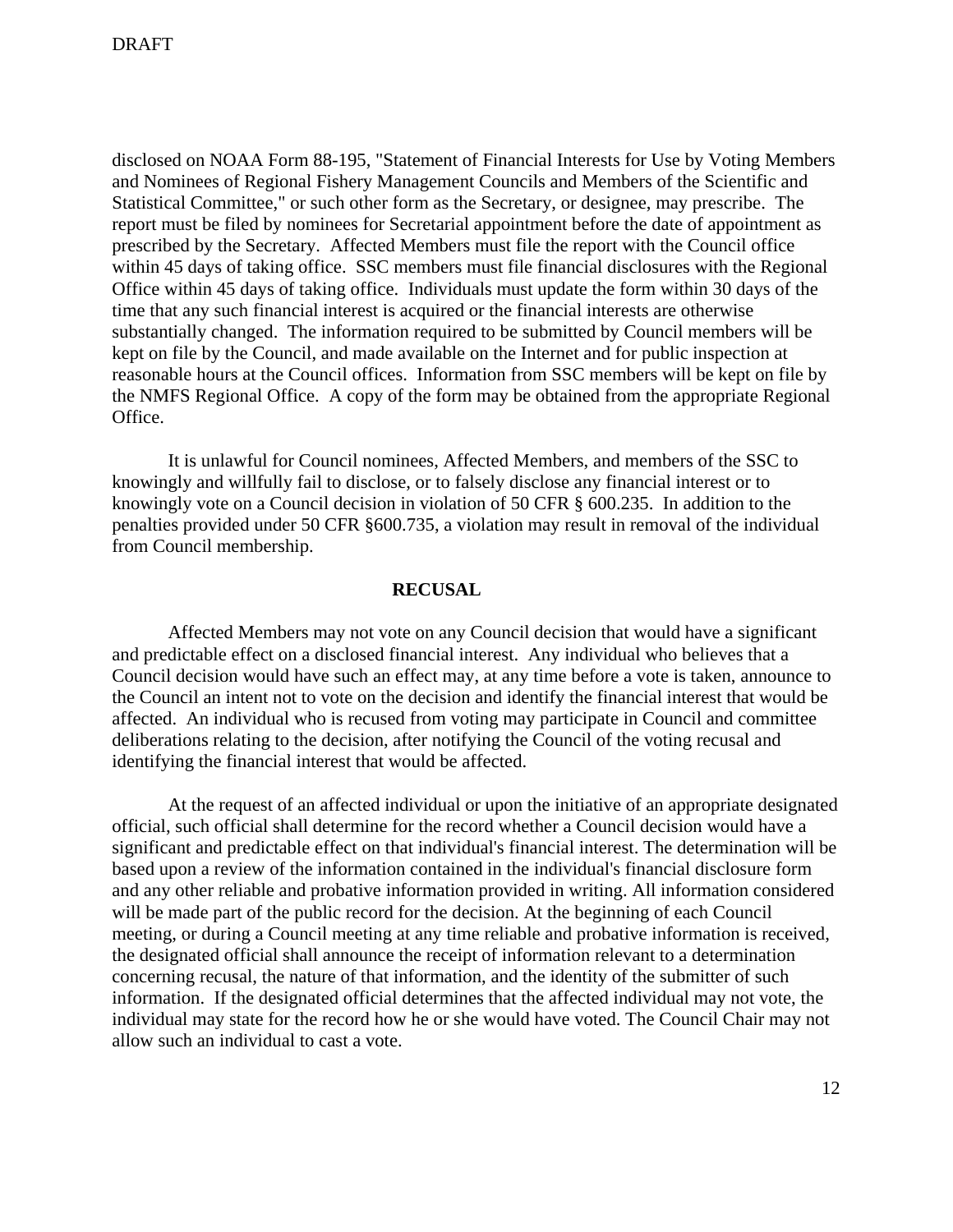# **STANDING COMMITTEES OF COUNCIL MEMBERS**

 The Western Pacific Regional Fishery Management Council has established the following Standing Committees, each of which shall have not less than 3 members:

- A. An Executive and Budget Committee consisting of the Chair of the Council and the Vice Chairs of the Council. A member of the Executive Committee may designate another Council member to serve as his or her alternate. Meetings of the Executive Committee may be held between regular Council meetings as necessary. The functions of the Executive and Budget Committee are to determine policy, make rulings on administrative matters, determine what meetings and conferences should have Council representation and develop the Council budget and prepare long range programs.
- B. A Program and Research Committee, whose members shall serve for a term of one year. The function of the Program and Research Committee is to review and identify program and research priorities to help achieve the Council's goals and objectives.
- C. A standing committee for each Fishery Ecosystem Plan of the Council. The function of these committees is to provide specialized review of annual reports and management issues, and to recommend Council action on such issues, related to their respective FEPs.
- D. Standing committees on Fishery Rights of Indigenous People, Enforcement/Vessel Monitoring System and International Affairs. These committees maintain continuing involvement in and make recommendations for Council action on their respective subject areas relative to FEPs or other issues.
- E. Ad Hoc Committees. The Council may establish Ad Hoc Committees to address issues not addressed by any of the Standing Committees described in A through D, above. These Ad Hoc Committees will report to the Council as directed and will be dissolved by the Council once their purpose has been fulfilled.

# **MEETINGS OF THE COUNCIL**

- A. Frequency. The Council shall meet as often as necessary to discharge its duties, but must meet in plenary sessions once every six months.
- B. Duration. Council meetings shall vary in duration according to the actions and matters that are to be considered.
- C. Location. Council meetings shall be conducted throughout the area of jurisdiction of the Council. Meeting locations shall consider among other things, ease of transportation for both Council members and the public and the cost of holding such meetings. The Council shall attempt to meet in the area in which persons reside who might be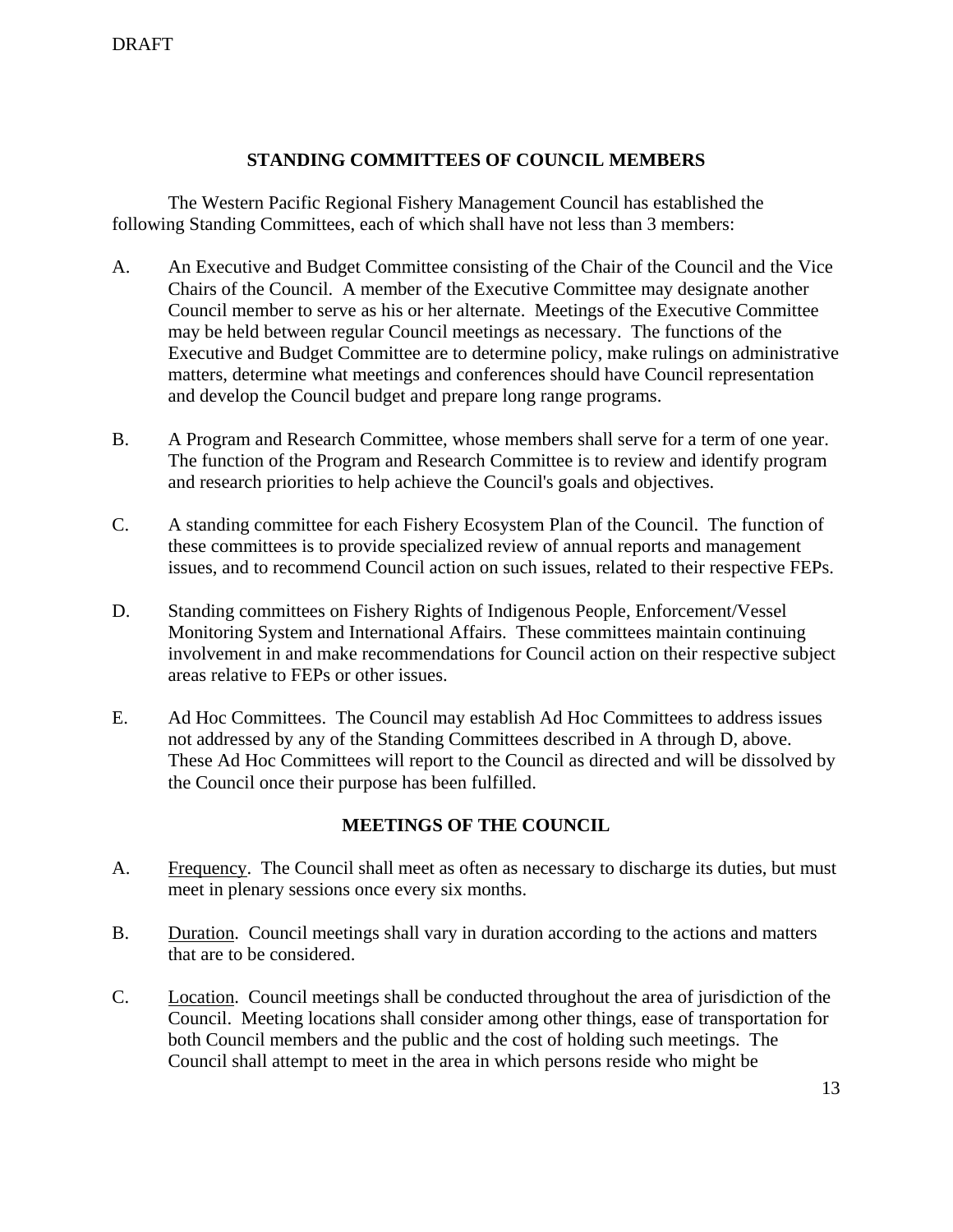immediately affected by actions taken by the Council at that particular meeting. The Council shall conduct all meetings and hearings within its geographic area of authority, except when interregional resources are concerned.

- D. Agenda or Order of Business. Timely notice of each Council meeting, SSC, AP, FIAC, or other committee meeting with agendas will be published in the Federal Register prior to the meetings. In addition, notice shall be provided by any means that will result in wide publicity in the major fishing port of the region, except that email notifications and website postings along are not sufficient. The Council will also issue press releases to announce time, location and agenda for each meeting, providing timely notice prior to the meeting. The published agenda of the meeting may not be modified to include additional matters for Council action without public notice or within 14 days prior to the meeting date, unless modification is to address an emergency action under section 305(c), in which case public notice shall be given immediately. The published Federal Register notice and agenda of the meeting will notify the public of the process to request language interpreters or other auxiliary aids consistent with the Department Administrative Order (DAO) 209-8, Access for People with Disabilities to Meetings and Other Group Events.].
- E. Minutes. Detailed minutes of each meeting of the Council, except for any closed session, shall be kept and shall contain a record of the persons present, a complete and accurate description of matters discussed and conclusions reached, and copies of all statements filed. The Chair shall verify the accuracy of the minutes of each such meeting and submit a copy thereof to the Secretary. The minutes shall be made available to any court of competent jurisdiction. Subject to the confidentiality procedures established by the Council on January 28, 1986, and the guidelines prescribed by the Secretary pursuant to Section 402(b) of the Act (50 CFR Part 600, Subpart E (Confidentiality of Statistics) and NAO 216.100), the administrative record and minutes of each meeting and records or other documents which were made available to or prepared for or by the Council, committee, or panel incident to the meeting, shall be available on the Council's internet website and for public inspection and copying at a single locat**ion in the offices of the Council, or the Secretary, as appropriate.**
- F. Amendment to SOPP. Upon approval of a Council's SOPP amendment by the Secretary, the Council will publish a notice of availability in the Federal Register that includes an internet address from which the amended SOPP may be read and downloaded and a mailing address to which the public may write to request copies.
- G. General Rules of Procedure. The Council shall meet at the call of the Chair or upon request of a majority of the voting members. Meetings shall be conducted in a manner to permit the greatest possible participation by all members of the Council and the public. Decisions by consensus are permitted except where the issue is Council approval or amendment of a Fishery Ecosystem Plan (including proposed amendments and regulations), and comments on management plans prepared by the Secretary. In these cases, a vote is required. Each motion must be recorded in writing and be visible to each Council Member and the public prior to the vote. A roll call vote may be taken on any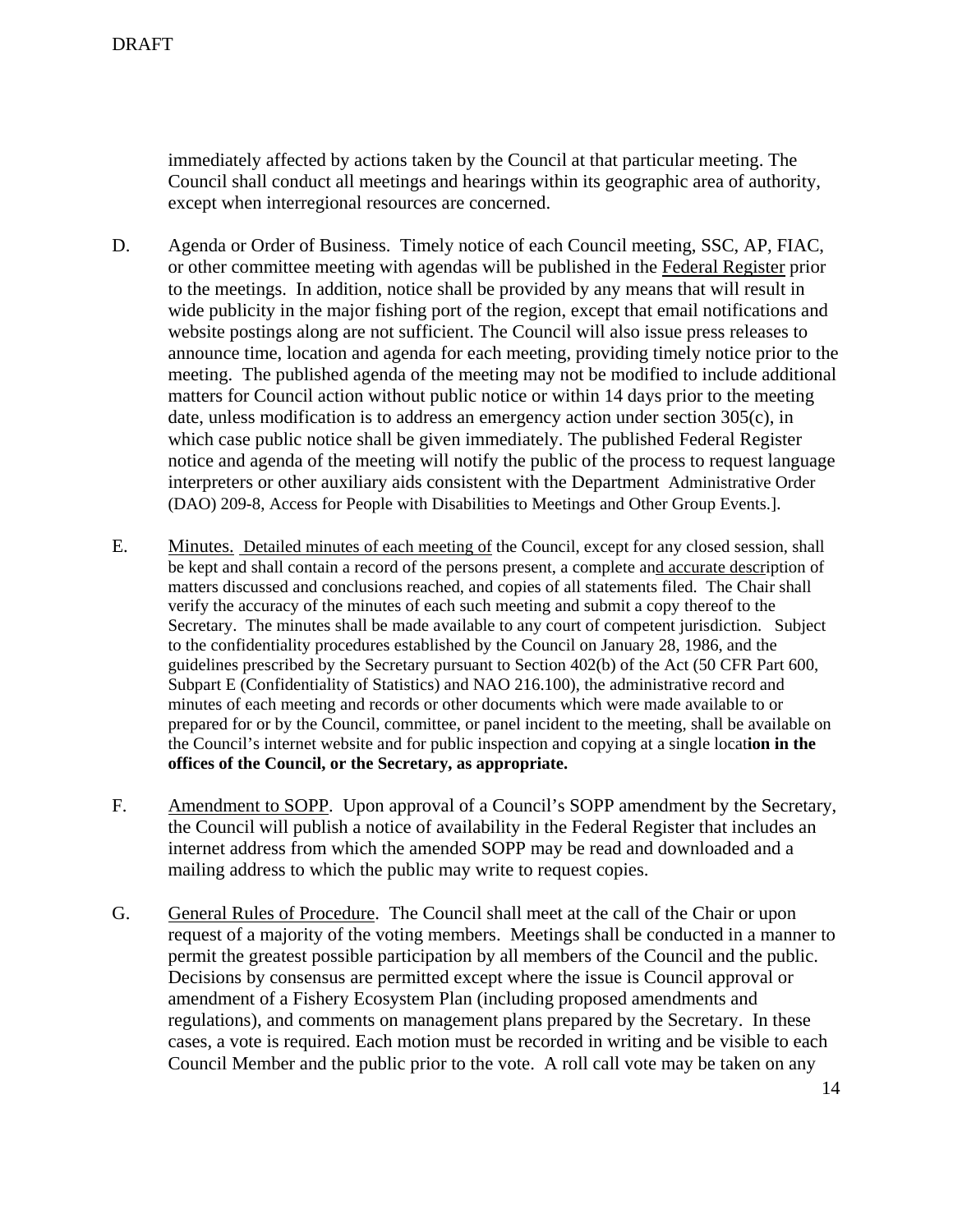matter as requested in writing by any voting member of the Council or by the Chair. The official minutes shall identify each voting Council member and how they voted on each roll call vote. The majority of voting members present and voting shall prevail in such votes. Absent Council members/designees may not vote by telephone.

- 1. Quorum. A majority of the voting members of the Council shall constitute a quorum for Council meetings.
- 2. Minority Reports. The Council shall include any minority reports by Council members on Fishery Ecosystem Plan actions in its formal submissions to the Secretary of Commerce.
- 3. Emergency Meetings. Upon receiving a request for an emergency meeting from any Council member, or upon his own instigation, the Council Chair shall instruct the staff to conduct a telephone poll of available voting Council members. If a quorum agrees, the Chair shall call an emergency meeting, which can be conducted by teleconference. Notice of the emergency meeting will be promptly announced and widely publicized as described in 50 CFR 600.135. (It is the policy of the Council to limit emergency meetings in order to ensure public participation in its deliberations.)
- 4. Parliamentary Rules. Meetings shall be conducted under Robert's Rules of Order.
- 5. Closed Meetings. Any meeting or portion thereof must be closed that concerns information that bears a national security classification. Any meeting or portion thereof may be closed that concerns employment matters or briefing on litigation in which the Council is interested, or that concerns matters or information that pertains to unclassified national security matters.If a meeting or a portion of a meeting is closed, the Council shall *consult with NOAA GC* and notify local newspapers in the major fishing ports in the Council's region, and in other major affected fishing ports of the time and place of the meeting. Notification, however, is not required for any brief closure *(less than 2 hours)* of a portion of a meeting to discuss employment matters or other internal administrative matters.
- 6. Consideration of New Information. At any time when a Council determines it appropriate to consider new information from a state or Federal agency or from a Council advisory body, the Council shall give comparable consideration to new information offered at that time by interested members of the public. Interested parties will have a reasonable opportunity to respond to new data or information before the Council takes final action on conservation and management measures.
- 7**.** Background information submittal. Any interested persons presenting oral or written statements regarding matters on the agenda shall include a brief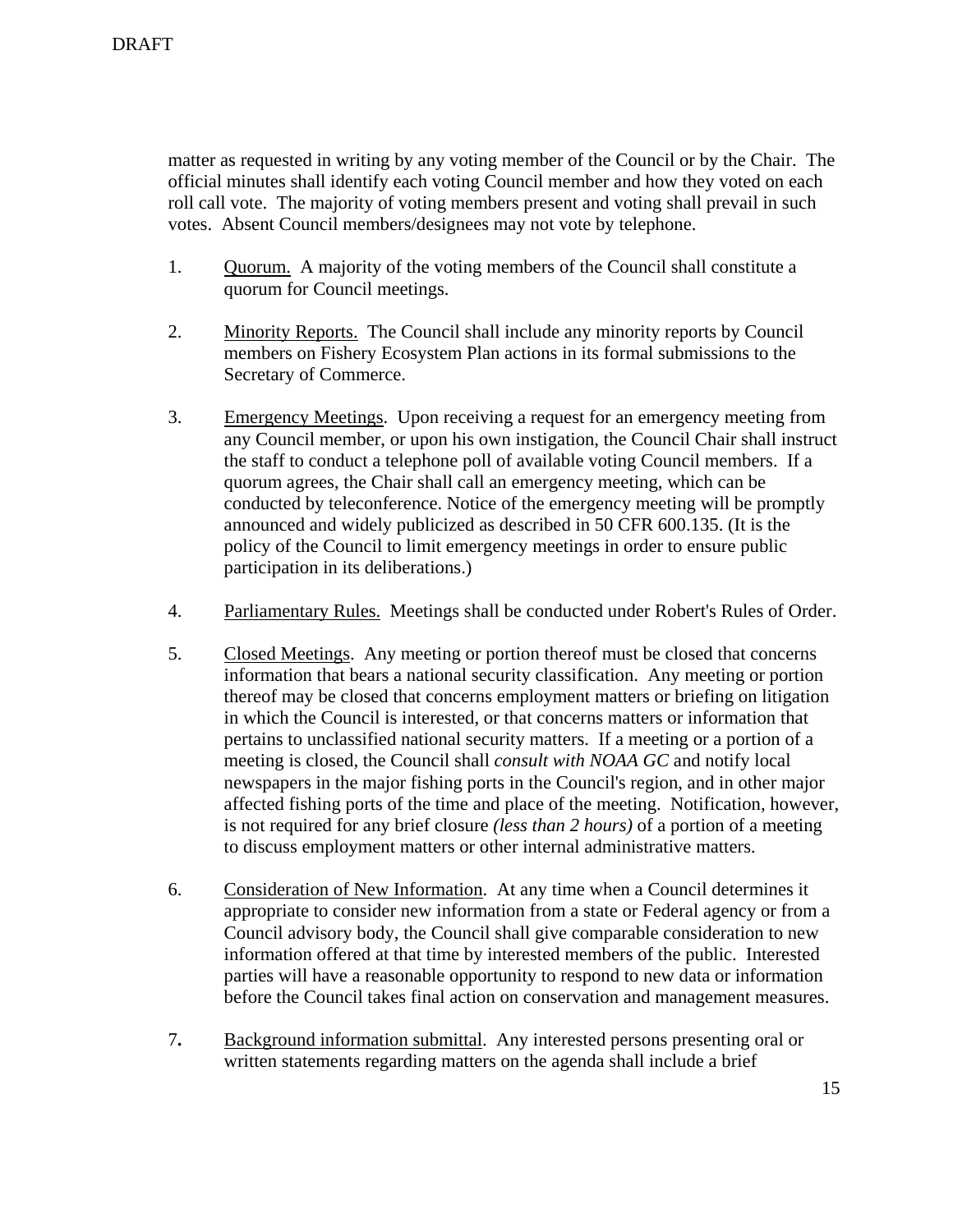description of their background and interests and the subject of the oral and written statement. All written information submitted to the Council shall include the source and date of such information.

- 8.Voting. In accordance with 50 CFR 605, 14(a)(d)(f), as amended, (see Federal Register, Vo. 59, No. 146, Monday, August 1, 1994, Rules an Regulations 38943) guidelines on conduct of meetings of the Council require that each motion must be recorded in writing and be visible to each Council member and the public prior to a vote on measures subject to Secretarial consideration. This procedure must also be followed for amendments to regulations implementing a fishery ecosystem plan, and recommendations for responding to an emergency.
	- a. Voting in Regular Council Meetings The member making the recommendation will draft, either typed or handwritten, or will dictate to staff for distribution or view of the recommendation to Council members before the vote.
		- b. Voting by Teleconference or Videoconference Meetings The member making the recommendation will clearly read the motion aloud immediately prior to the vote, so that everyone on the call understands the wording of the motion being voted on. The motion would then become part of the written record of the call/vote, which would also include the exact vote of the Council members.

### **PUBLIC HEARINGS**

 The Council may hold public hearings in order to provide the opportunity for interested persons to be heard with respect to the development of Fishery Ecosystem Plans or plan amendments, and with respect to the administration and implementation of the Act. The Council may use its judgment regarding when and where such hearings should be held, provided they are held in the particular geographic area concerned.The Council may dedicate a portion of a meeting to a public hearing on FEP issues under consideration at that meeting.

- A. Conduct. When it is determined that a hearing is appropriate, the Chair of the Council will designate at least one voting member of the Council to preside. Conduct of the hearing, beyond the stipulation that all persons be afforded an opportunity to present their views and be given a chance for expression, is within the discretion of the hearing official under whatever instructions the Council may wish to provide.
- B. Notice. Timely notices of each hearing that is not part of a Council meeting will be published in the Federal Register prior to the hearing. Advance notice will be given in the local media with the place and time, providing timely notice prior to the hearing. The publicity should be sufficient to assure that all interested parties are made aware of the opportunity to make their views known.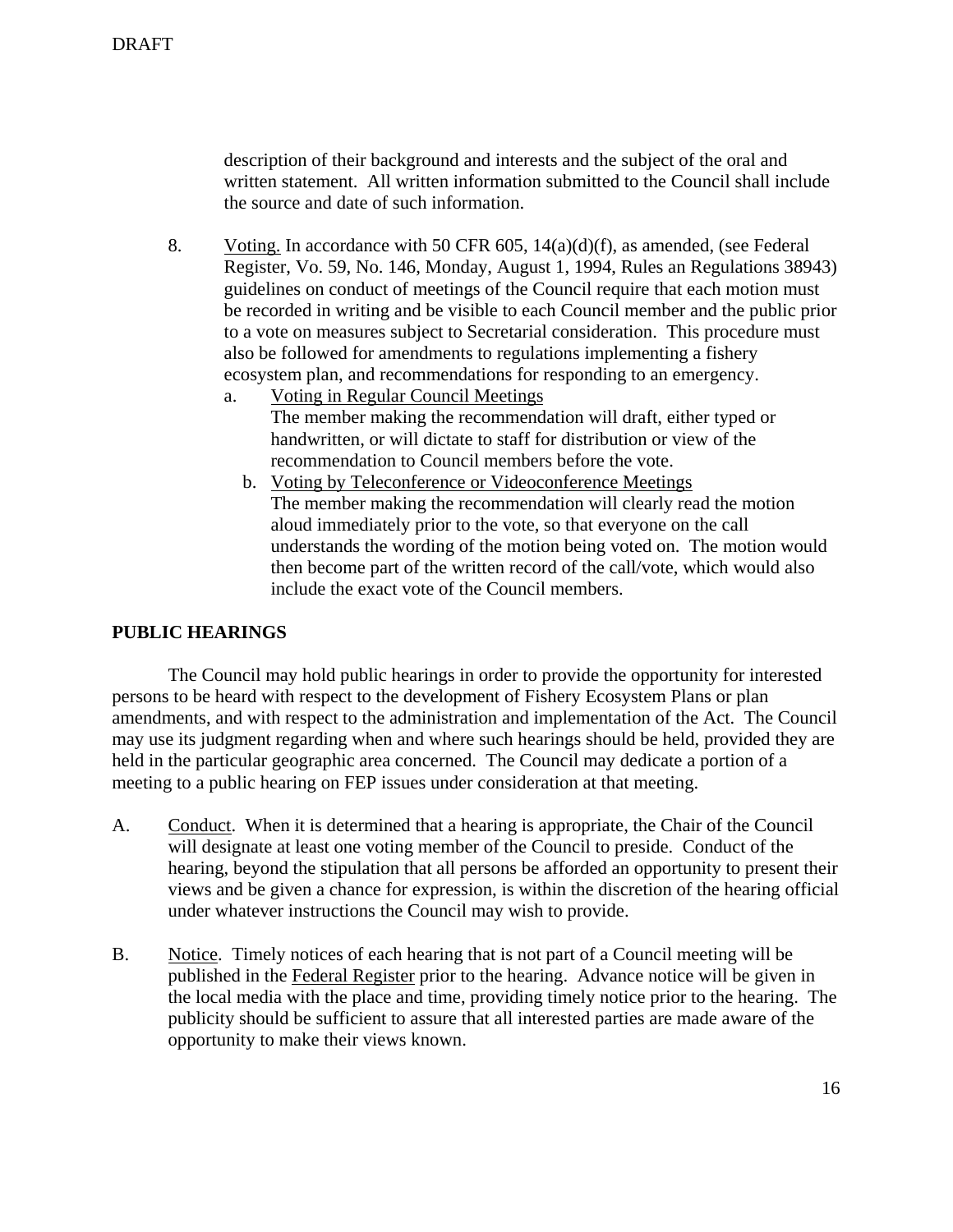C. Record. An accurate record of the participants and their views, obtained by use of a tape recording, typewritten transcript, or detailed minutes, shall be available to the Council and maintained as part of the Council's administrative record.

# **SCIENTIFIC AND STATISTICAL COMMITTEE**

As required by Section  $302(g)(1)$  of the Act, the Western Pacific Regional Fishery Management Council shall have a Scientific and Statistical Committee composed of experts with scientific or technical credentials and experience from State and Federal agencies, academic institutions, and other sources. Members shall represent a wide range of disciplines required for preparation and review of Fishery Ecosystem Plan. The Chair of the committee shall be appointed by the Chair of the Council after consultation with the Executive and Budget Committee. No Council member, voting or non-voting, or Council member designee may serve a simultaneous term as a member of the Scientific and Statistical Committee.

The Committee shall:

- A. Identify scientific resources required for the development of management plans and amendments and recommend resources for Plan Teams;
- B. Provide ongoing multi-disciplinary review of management plans or amendments and advise the Council on their scientific content*,* including recommendations for acceptable biological catch, preventing overfishing, maximum sustainable yield and achieving rebuilding targets, and reports on stock status and health, bycatch, habitat status, social and economic impacts of management measures and sustainability of fishing practices*;*
- C. Assist the Council in the development, collection, evaluation and peer review of such statistical, biological, economic, social, and other scientific information as is relevant to the Council's activities, and recommend methods and means for the development and collection of such information;
- D. Recommend to the Council the composition of Plan Teams; and
- G. Meet in conjunction with the meetings of the Council, to the extent practicable.

#### **ADVISORY PANEL**

 The Western Pacific Regional Fishery Management Council shall establish an Advisory Panel that includes representation from various sectors of the fisheries. Members of the Subpanels shall be selected by the Council and shall serve for *four-year terms* expiring December 31st. An overall Advisory Panel Chair, a vice-Chairperson for each island area and a Chair for each Advisory Sub-panel shall be appointed by the Council Chair after consultation with the Executive and Budget Committee. The Council has discretion to select one Vice Chairman in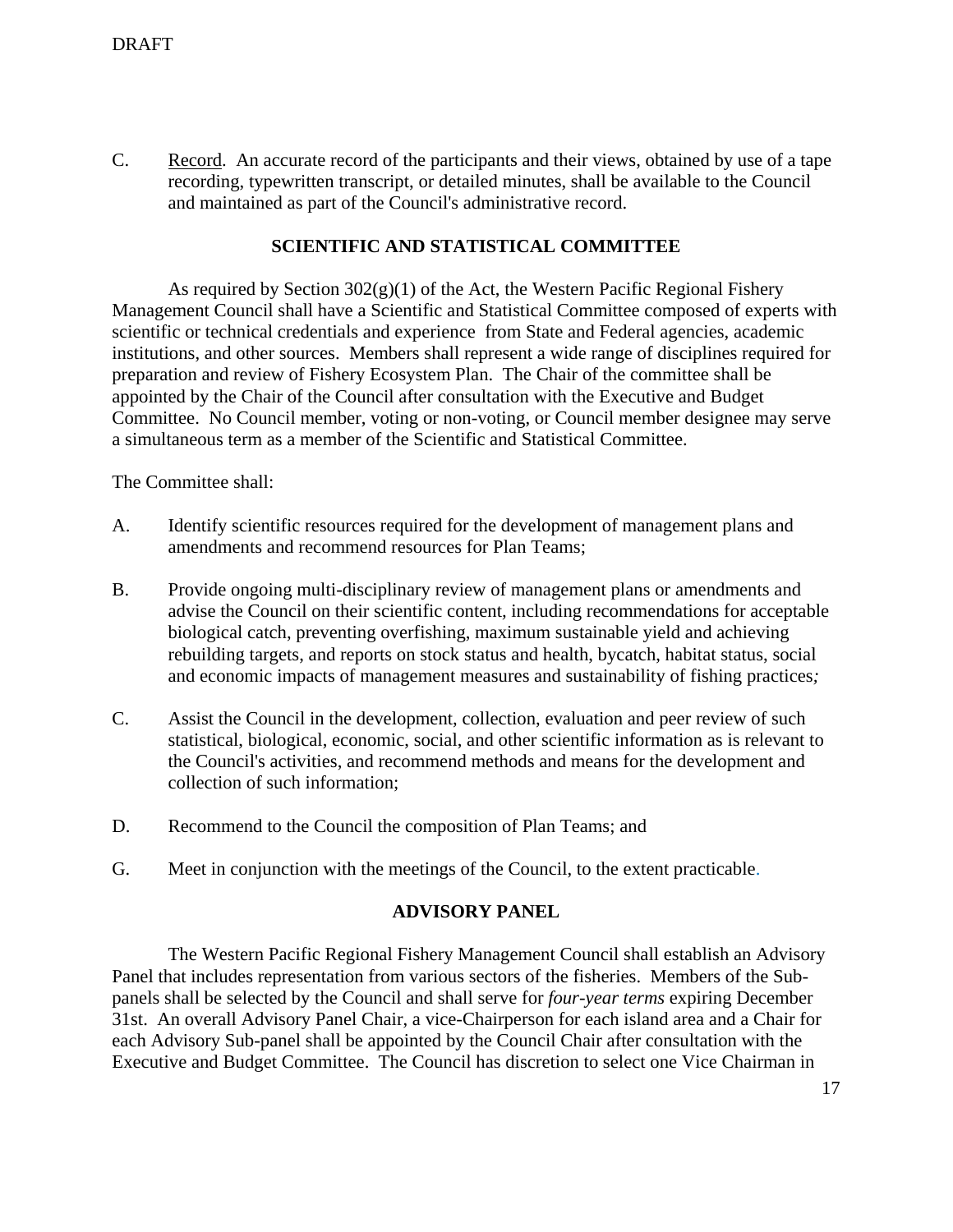lieu of four vice chairs. The Advisory Panel and Sub-panels are accountable to and report to the Council. The Chair may change any Advisory Panel Chair after consultation with the Executive and Budget Committee, and may remove any advisory panel member with the concurrence of the Council Members from the representative areas.

 Advisory Sub-panels shall have representation from user groups and interests concerned with management of the fishery for which a plan is being prepared or reviewed**,** including fair representation of commercial fishing interests in the Council's geographical area of authority. The functions of the Sub-panels shall be to advise the Council on fishery management problems; to provide input to the fishery management planning efforts; and to advise the Council on the content and effects of management plans, amendments, and, pre-season and in-season management measures.

 The basic criteria for AP membership is interest in the fishery; at least one year of fishing, processing, marketing, commercial, recreational or subsistence experience; and a willingness to participate. Membership is limited to 48 members but can be modified by the Chair after consultation with the Executive and Budget Committee. Subpanels shall consist of membership as follows, although members may serve on two or more subpanels:

| Samoa Arcipelago     | x  |
|----------------------|----|
| Marianas Archipelago | 16 |
| Hawaii Archipelago   | 8  |
| Pelagics Ecosystem   | 16 |

The category of "Interested Party" consists of those individuals who are not on the Advisory Panel, but who receive notices of specific committee meetings. These individuals are not reimbursed for expenses when they attend meetings. This category was established to avoid excessively large subpanel lists and to keep costs at reasonable levels.

## **FISHING INDUSTRY ADVISORY COMMITTEE\*\***

 The Western Pacific Regional Fishery Management Council shall establish a Fishing Industry Advisory Committee in accordance with MSRA section 302(g) that includes representation from various fishing sectors from the Western Pacific Region. Members of the Committee shall be selected by the Council and shall serve four year terms. Fishing Industry Advisory Committee Chairs for each island area shall be appointed by the Council Chair after consultation with the Executive and Budget Committee. The Advisory Committee is accountable to and reports to the Council. The Council Chair may change any Fishing Industry Advisory Committee Chair after consultation with the Executive and Budget Committee, and may remove any Fishing Industry Advisory Committee member with the concurrence of the Council Members from the representative areas.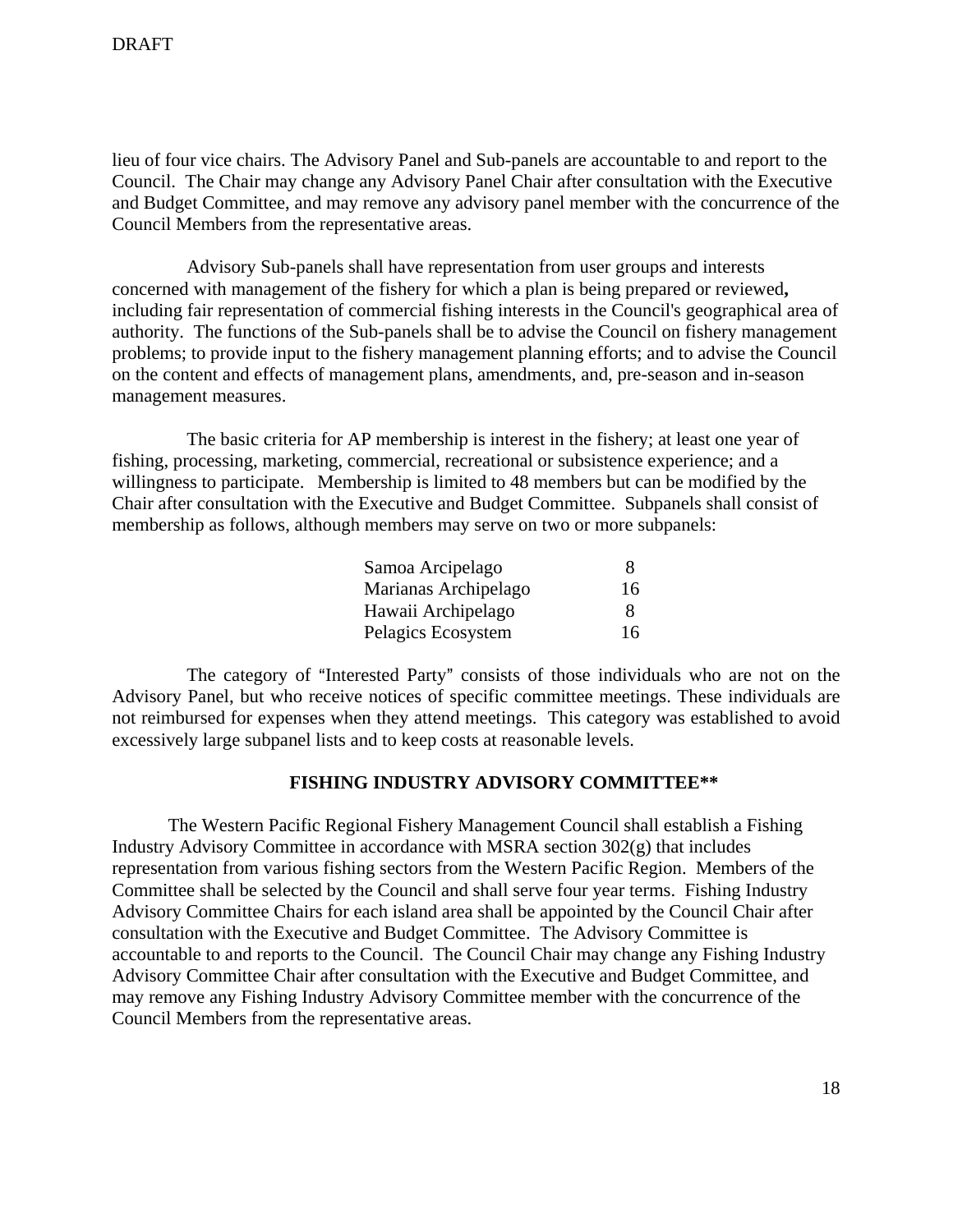Fishing Industry Advisory Committee shall have representation from industry user groups concerned with management of the fishery for which a plan is being prepared or reviewed**,** including fair representation of fishing industry interests in the Council's geographical area of authority. The functions of the Fishing Industry Advisory Committee shall be to advise the Council on fishery management problems; to provide input to the fishery management planning efforts; and to advise the Council on the content and effects of management plans, amendments, and, pre-season and in-season management measures.

 The basic criteria for Fishing Industry Advisory Committee membership is interest in the commercial fishery; at least one year of commercial fishing, processing or marketing experience; and a willingness to participate. Membership is limited to 10 members but can be modified by the Chair after consultation with the Executive and Budget Committee. Subpanels shall consist of membership as follows, although members may serve on two or more subpanels:

| Samoa Archipelago    |    |
|----------------------|----|
| Marianas Archipelago | 10 |
| Hawaii Archipelago   | 10 |
| Pelagics Ecosystem   | 10 |

#### **FEP PLAN TEAMS**

 A Plan Team shall be established by the Council for each geographic management area. Plan Teams shall be working teams of Federal, State and non-government specialists. Members of the Plan Teams shall be appointed by the Council. The Chair of each Plan Team shall be appointed by the Council Chair after consultation with the Executive and Budget Committee. The Team Chair will report its team's findings to the Council.

#### **REGIONAL ECOSYSTEM ADVISORY COMMITTEE**

The Western Pacific Regional Fishery Management Council shall establish a Regional Ecosystem Advisory Committee. The primary role of the REAC is to provide a forum for government agencies, organizations and other entities to share information to better integrate and coordinate ocean and coastal management. Sub-committees for each area will be created with members that include representation from the Council, various Federal, State and local agencies, non-government specialists and private business from each respective area. Members of the REAC shall be appointed by the Council. The Chair of each area sub-committee shall be appointed by the Council Chair after consultation with the Executive and Budget Committee.

# **MEETINGS OF SCIENTIFIC AND STATISTICAL COMMITTEE, ADVISORY**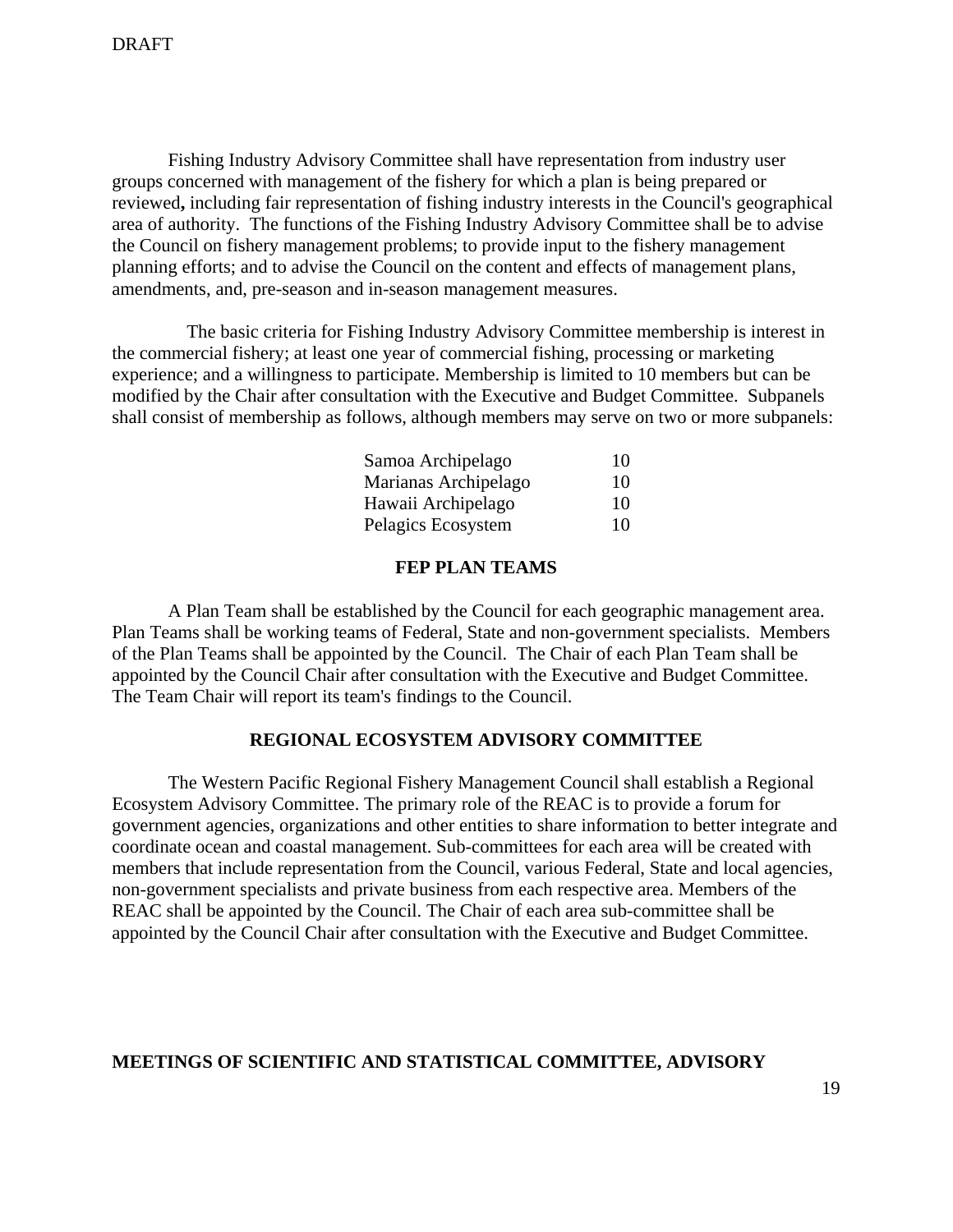# **PANELS AND COMMITTEES, PLAN TEAMS AND THE REGIONAL ECOSYSTEM ADVISORY COMMITTEE**

- A. Frequency. The Scientific and Statistical Committee, Advisory Panels, and the FEP Teams shall meet at the request of the respective Committee Chair, with the approval of the Council Chair or Executive Director, as often as necessary to fulfill their responsibilities.
- B. Public Notification. Timely notices of each meeting will be published in the Federal Register. Advance notice will be given in the local media with the time and place.
- C. Participation. The respective Committee shall receive comments from members of the public on issues under consideration. At the discretion of the respective Committee's Chair, testimony may be limited.
- D. Minutes. A record of each committee meeting shall be kept and shall contain a record of the persons present, an accurate description of matters and conclusions reached, and copies of all statements filed.
- E. Closed Meetings. Any meeting or portion thereof must be closed that concerns information that bears a national security classification. Any meeting or portion thereof may be closed that concerns employment matters or briefing on litigation in which the Council is interested, or that concerns matters or information that pertains to unclassified national security matters.

# **OTHER ADVISORY GROUPS**

 The Council may establish other advisory panels as necessary and appropriate to assist it in carrying out its statutory functions, as provided under section  $302(g)(2)$ . The nature of the meetings will be publicized as appropriate.

# **SEA TURTLE ADVISORY COMMITTEE**

 The Western Pacific Regional Fishery Management Council shall establish a Sea Turtle Advisory Committee. Members of the Advisory Committee shall be selected by the Council and serve *four year terms.* An Advisory Committee Chair shall be appointed by the Council Chair after consultation with the Executive Committee. The Chair may change or remove any member of the Advisory Committee after consultation with the Executive and Budget Committee. The Committee shall provide the Council with recommendations on sea turtle research, monitoring and policy development.

# **MARINE MAMMAL ADVISORY COMMITTEE**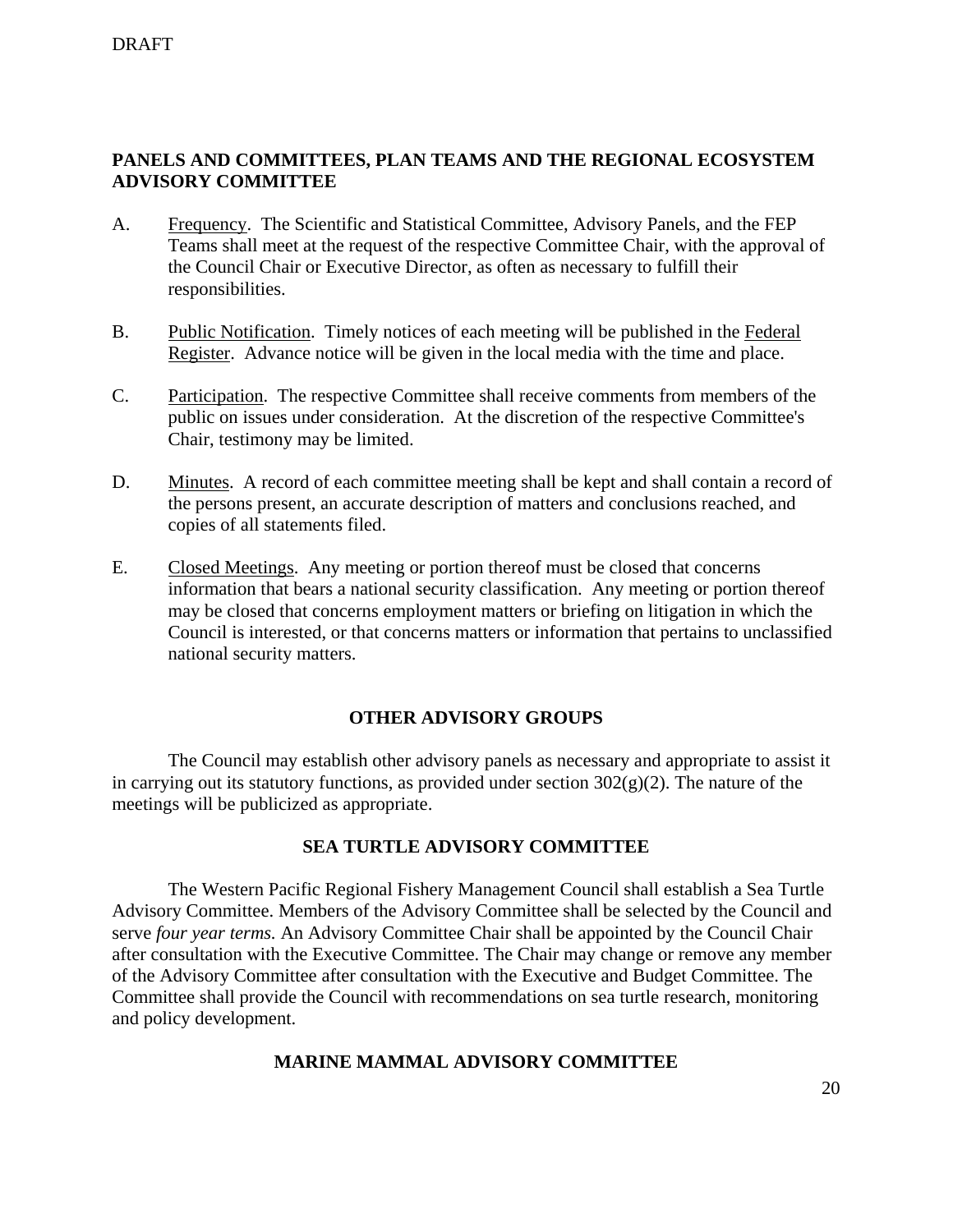The Western Pacific Regional Fishery Management Council shall establish a Marine Mammal Advisory. Members of the Advisory Committee shall be selected by the Council and serve *four year terms.* An Advisory Committee Chair shall be appointed by the Council Chair after consultation with the Executive and Budget Committee. The Chair may change or remove any member of the Advisory Committee after consultation with the Executive and Budget Committee. The Committee shall provide the Council with recommendations on marine mammal research, measures to minimize interactions with fishing gear, monitoring and policy development.

#### **SOCIAL SCIENCE RESEARCH COMMITTEE**

 The Western Pacific Regional Fishery Management Council shall establish a Social Science Research Committee. Members of the Advisory Committee shall be selected by the Council and serve *four year terms.* An Advisory Committee Chair shall be appointed by the Council Chair after consultation with the Executive Committee. The Chair may change or remove any member of the Advisory Committee after consultation with the Executive and Budget Committee. The Committee shall provide the Council with recommendations on social science research and policy development.

#### **DEMONSTRATION PROJECTS ADVISORY PANEL**

 The Western Pacific Regional Fishery Management Council shall establish a Demonstration Projects advisory panel as required under section 302(g) of the Magnuson-Stevens Act to evaluate and determine the relative merits of and annually rank applications for Community Demonstration Project grants. The Demonstration Projects AP shall consist of not more than 8 individuals who are knowledgeable or experienced in traditional indigenous fishery practices of western Pacific communities and who are not members or employees of the Western Pacific Fishery Management Council. Members shall be appointed by the Council for two-year terms expiring December 31st in even-numbered years. Members may be removed or reappointed to subsequent terms at the pleasure of the Council chair, after consultation with the Executive and Budget Committee. Vacancy appointments shall be for the remainder of the unexpired term of the member whose seat was vacated. New members shall be appointed or existing members shall be reappointed to the AP by the Council chair, after consultation with the Executive and Budget Committee.

The CDPP Advisory Panel is an ad hoc body of the Council and as such the Council or their designee will review, discuss and may modify recommendations of its advisory panels before transmitting the recommendations to NMFS/PIRO for secretarial review and approval.

# **COMMUNITY DEVELOPMENT PROGRAM ADVISORY PANEL**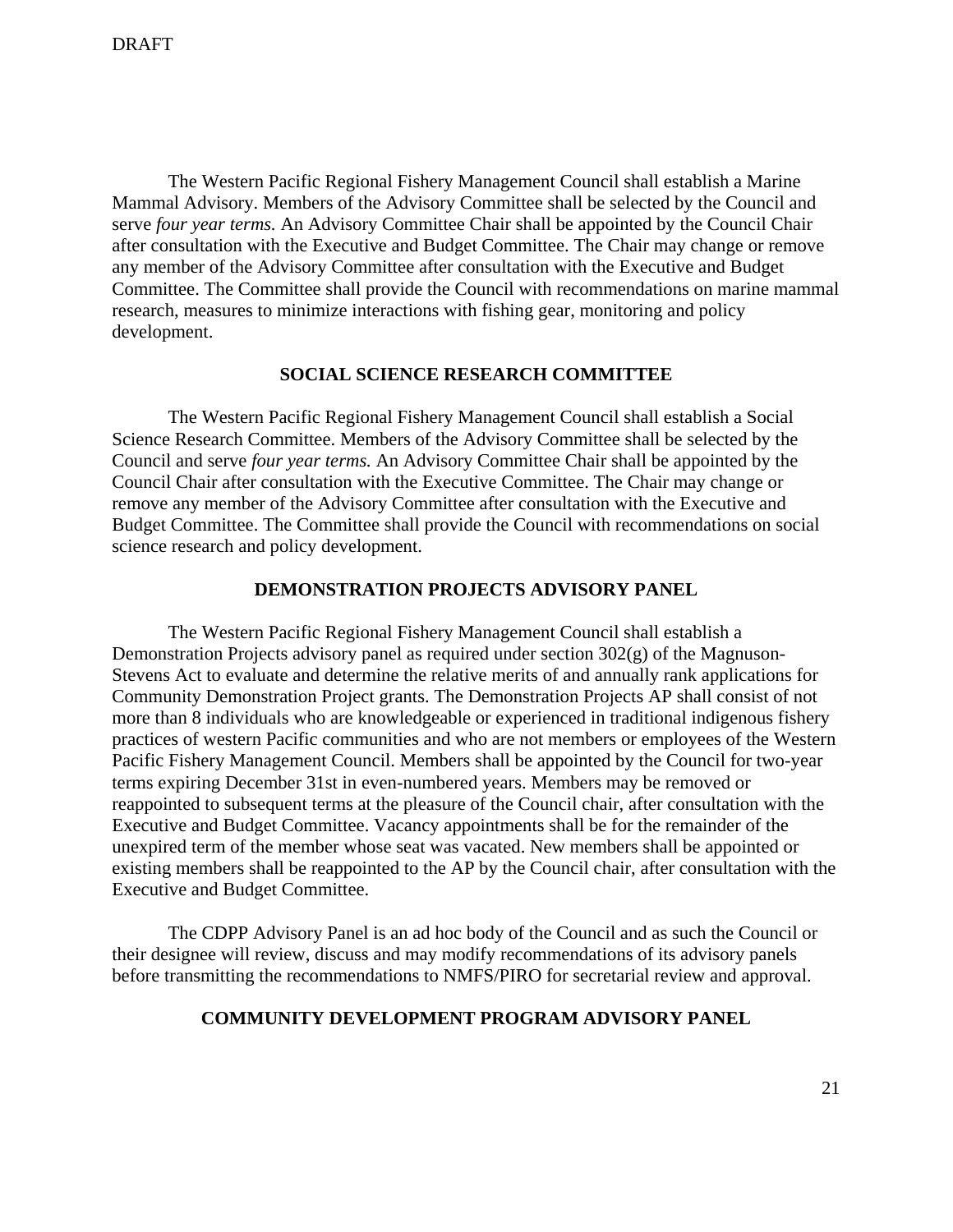The 1996 Magnuson-Stevens Act authorizes the Western Pacific Regional Fishery Management Council and the Secretary to establish a western Pacific community development program for any fishery under the authority of the Council in order to provide access to such fishery for western Pacific communities that participate in the program. The Council shall establish a Community Development Program Advisory Panel to advise the Council in the development and administration of this program. The Advisory Panel shall consist of not more than 12 individuals who shall be appointed by the Council for *four-year terms* expiring December 31st in even-numbered years. Sub-panels for each area will consist of members that are knowledgeable, actively engaged or experienced in community ocean activities or traditional indigenous fishery practices in their respective areas. The Chair of each area sub-panel shall be appointed by the Council Chair after consultation with the Executive and Budget Committee.

Members may be removed or reappointed to subsequent terms at the pleasure of the Council chair, after consultation with respective island areas and the Executive and Budget Committee. Vacancy appointments shall be for the remainder of the unexpired term of the member whose seat was vacated. New members shall be appointed or existing members shall be reappointed to the AP by the Council chair, after consultation with the Executive and Budget Committee. Panel members can not be Council members or employees of the Western Pacific Fishery Management Council.

#### **PRACTICES AND PROCEDURES FOR PLAN DEVELOPMENT**

 The Western Pacific Regional Fishery Management Council has established the following practices and procedures for Fishery Ecosystem Plan development.

- A. Work Plans/Scoping. The Council staff, in consultation with NMFS, shall be responsible for FEP work plans, the FEP scoping process, and will work on FEPs, amendments and associated documentation with the Teams.
- B. Team's Responsibility in Drafting Plans or Amendments. The Teams and the Council staff will work together on the draft of ecosystem plans or amendments, and necessary monitoring and reports under the direction of the Council. The Executive Director shall assign lead responsibility for major tasks. Contractors and consultants will be used as appropriate. The Scientific and Statistical Committee and Advisory Sub-panels shall advise the Teams ("teams" include use of Council staff, contractors, or consultants) and the Council on the adequacy of data and the analysis of alternatives and their effects. The Council shall decide if the plan or the amendment is to be modified and the Teams shall comply with Council directives.
- C. Public Participation . The Council will provide opportunities for public input and comments, including hearings when necessary on Plan activities as required by the FEPs and the Magnuson-Stevens Act.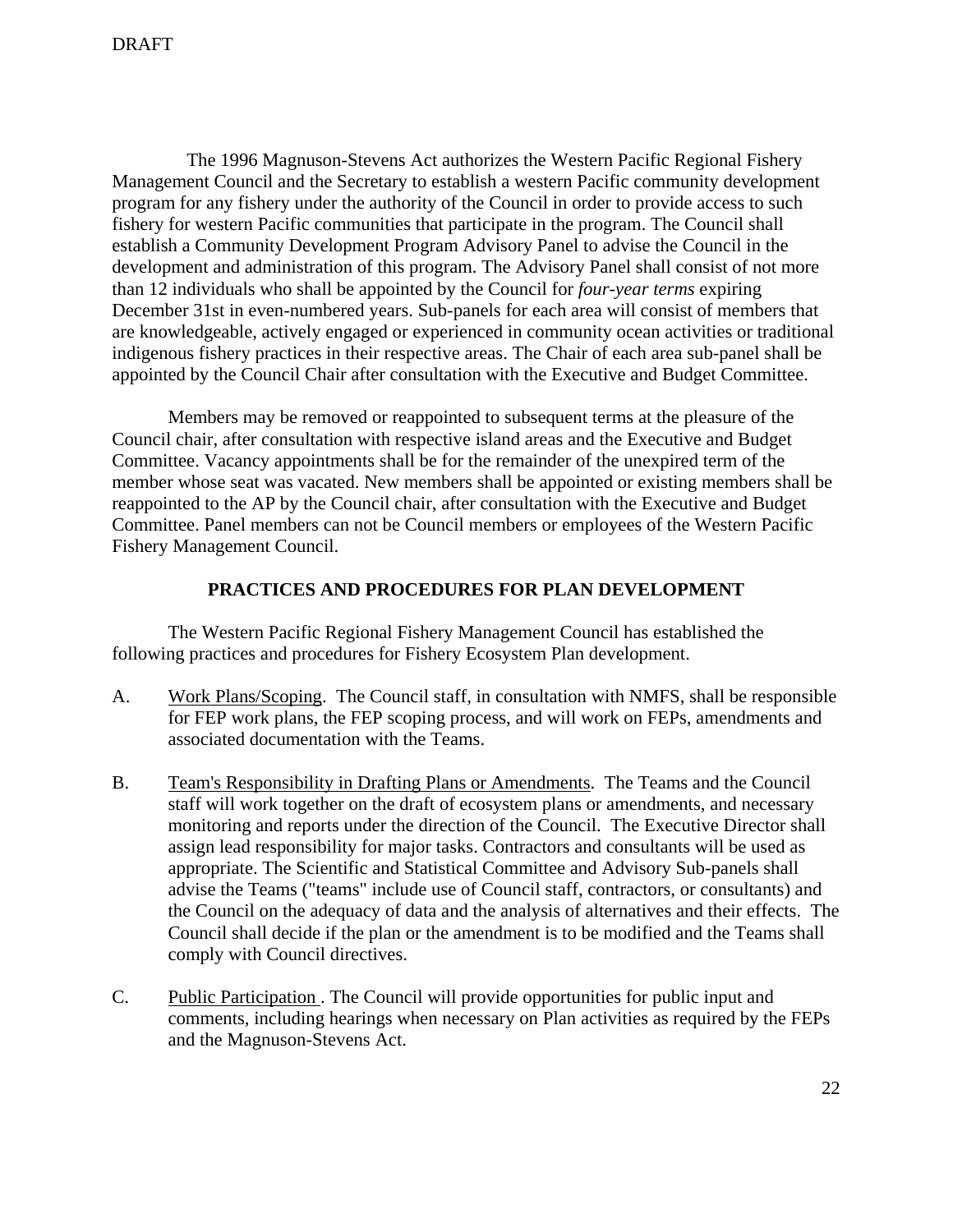# **COUNCIL POLICIES AND PROCEDURES**

# **DIVISION OF RESPONSIBILITIES**

A. Purpose. To establish a clear understanding of the respective roles and responsibilities of the Western Pacific Regional Fishery Management Council (WPRFMC, also called Council), the Pacific Islands Regional Office (PIRO) of the National Marine Fisheries Service (NMFS) and the Pacific Islands Fisheries Science Center (PIFSC) of NMFS, so that collaboration may proceed smoothly and without confusion, conflict or duplication of effort.

> The work of the Council must be carried on in close cooperation with the PIRO and the PIFSC if the objectives of the Magnuson Stevens Fishery Conservation and Management Act (MSA) are to be attained in the Western Pacific Region.

- B. Fishery Plan Preparation. The preparation of Fishery Ecosystem Plans (FEP) and amendments is primarily the responsibility of the Council. The Council, as necessary, will employ temporarily or contract for the services of individuals and firms or other agencies to compile and analyze the required information, draft plans, type manuscripts, prepare drawings, and copy and circulate the resulting documents. The PIFSC will detail its personnel and make its equipment and facilities available to assist in this work without charge to the Council. Staff of the PIRO and the PIFSC will, at the Council's request, be available to review Fishery plans and amendments plans in process and advise concerning their quality and adequacy.
- C. Mailing for Review of FEP's and Amendments: Following are the specifications to be followed in sending FMP's and amendments for review:
	- 1. Transmittal letter and one (1) hard copy and an electronic copy of the documents to the Regional Administrator.

Regional Administrator National Marine Fisheries Service Pacific Islands Regional Office 1601 Kapiolani Blvd. #1110 Honolulu, HI 96814

- 2. Three (3) copies to the Director of the Pacific Islands Fisheries Science Center.
- 3. One (1) copy each to the following departments for CZM consistency review:

**Director** Department of Business and Economic Development State of Hawaii P.O. Box 2359 Honolulu, Hawaii 96804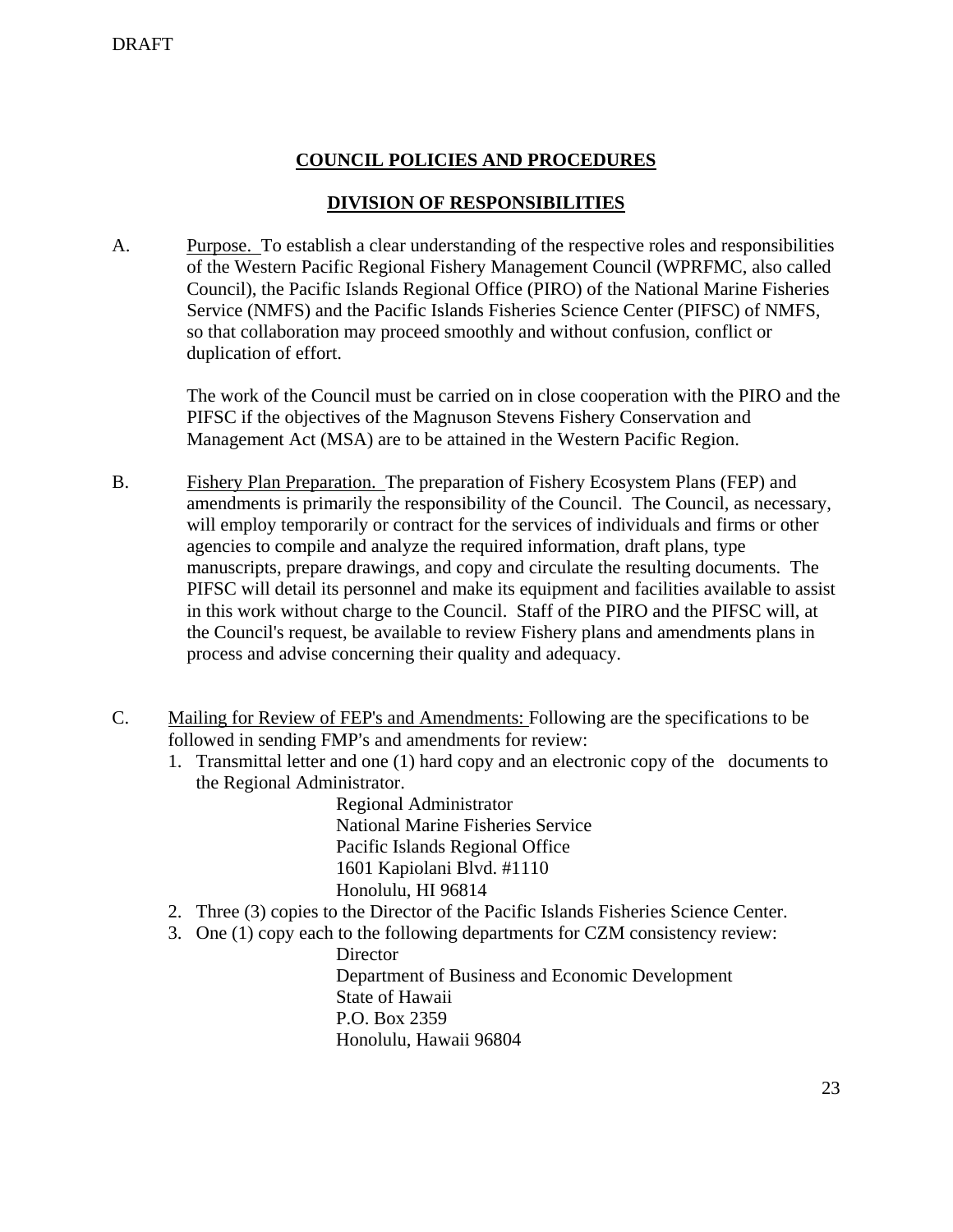**Director** Bureau of Planning Government of Guam Agana, Guam 96910

**Director** Development Planning Office American Samoa Government Pago Pago, American Samoa 96799

**Director** Coastal Resources Management Office P.O. Box 10007 Second Floor Morgen Building, San Jose Saipan, MP 96950

 4. Additional copies are sent to other agencies, organizations, industry, fishermen and other resource users as appropriate.

# D. Environmental Impact Statements

The preparation of Environmental Assessments and Environmental Impact Statements to accompany FEPs and amendments are generally the responsibility of the Council. The Council may employ or contract with individuals or firms to draft such documents.

- E. Economic Analysis. All FEPs and amendments prepared by the Council will include an analysis of the economic impacts of the recommended management measures and alternative measures. Appropriate guidance for preparation of the economic analysis will be provided.
- F. Regulations. The Council will draft regulations to implement its FEPs. The PIRO may assist the Council with drafting regulations, as appropriate. Preparing the regulations in final form for consideration in Washington, D.C. and preparing a formal regulatory analysis, if required, will be the responsibility of the PIRO.
- H. Deeming Proposed Regulations. When the Council takes final action on a regulatory action, the Council shall state in its motion:
	- a. The Council deems proposed regulations that clearly and directly flow from the provisions of the motion to be necessary and appropriate in accordance with section 303 (c); and
	- b. The Council authorizes the Executive Director and the Chairman to review the draft proposed regulations when provided by NMFS to ensure that the proposed regulations to be submitted to the Secretary under section 303(c) are consistent with these instructions.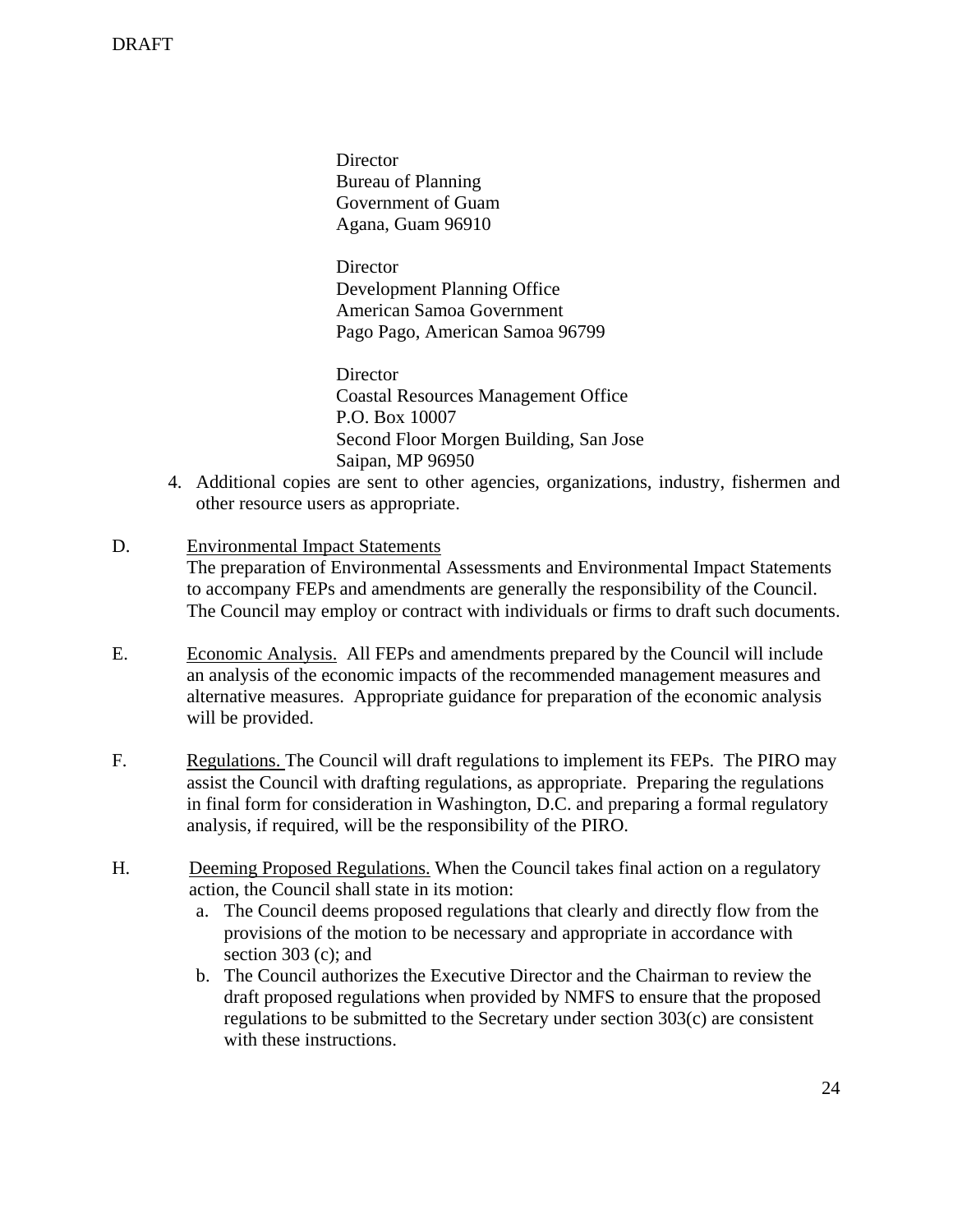- I. Public Hearings. The holding of public hearings on Fishery Ecosystem Plans and their accompanying NEPA documents is the joint responsibility of the Council and the PIRO. The hearings will be jointly presided over and the costs, if any, will be shared approximately equally.
- I. Research. Biological and social economic research, resource surveys and experiments are primarily the responsibility of the PIFSC. The Council will seek to fund such work only in circumstances where the results are urgently needed for preparation or modification of a Fishery Ecosystem Plan or amendment, and only after ascertaining that there is no possibility that the work can be done in time by the PIFSC, HIMB, Sea Grant or any other research agency/organization.
- J. Observers. If observers placed aboard foreign or domestic fishing vessels, whether on a voluntary basis or as required by regulations, are primarily engaged in biological research, their employment and supervision are the responsibilities of the PIRO. The Council will employ observers only when the PIRO requests its assistance because of its inability to cover requirements for acquiring data needed for FEP's.
- K. Fishery Development. The Council will make every effort to see that its Fishery Ecosystem Plans and amendments allow for the maximum opportunity to develop new fisheries and expand existing fisheries, consistent with conservation of the resources and avoidance of economic disruption. The Council will advise the PIRO of opportunities for development and expansion of fisheries in the region and will inform the PIRO of the Council's views on the relative priorities of fisheries for Federal development assistance. The Council will review and comment on NMFS fishery development plans and projects. The Council may be represented on fishery development boards. The Council will provide for fisheries development in the Marine Conservation Plan that is supported through the Western Pacific Sustainable Fisheries Fund.
- L.Consultation. The PIRO and the PIFSC will consult with the Council each year concerning their planned programs of research and development in the region. Every effort will be made to schedule such consultations far enough in advance of final decisions on the programs to allow for consideration of the Council's views and recommendations. The Executive Director will be invited to the annual review of programs of the PIFSC.
- M. Appeal. If a disagreement between the Council and the PIRO concerning responsibility for carrying out a given activity, or the necessity or priority of an activity cannot be reconciled, the Council will appeal its position to the Undersecretary and Administrator of NOAA or the Assistant Administrator for Fisheries, as the Council deems appropriate.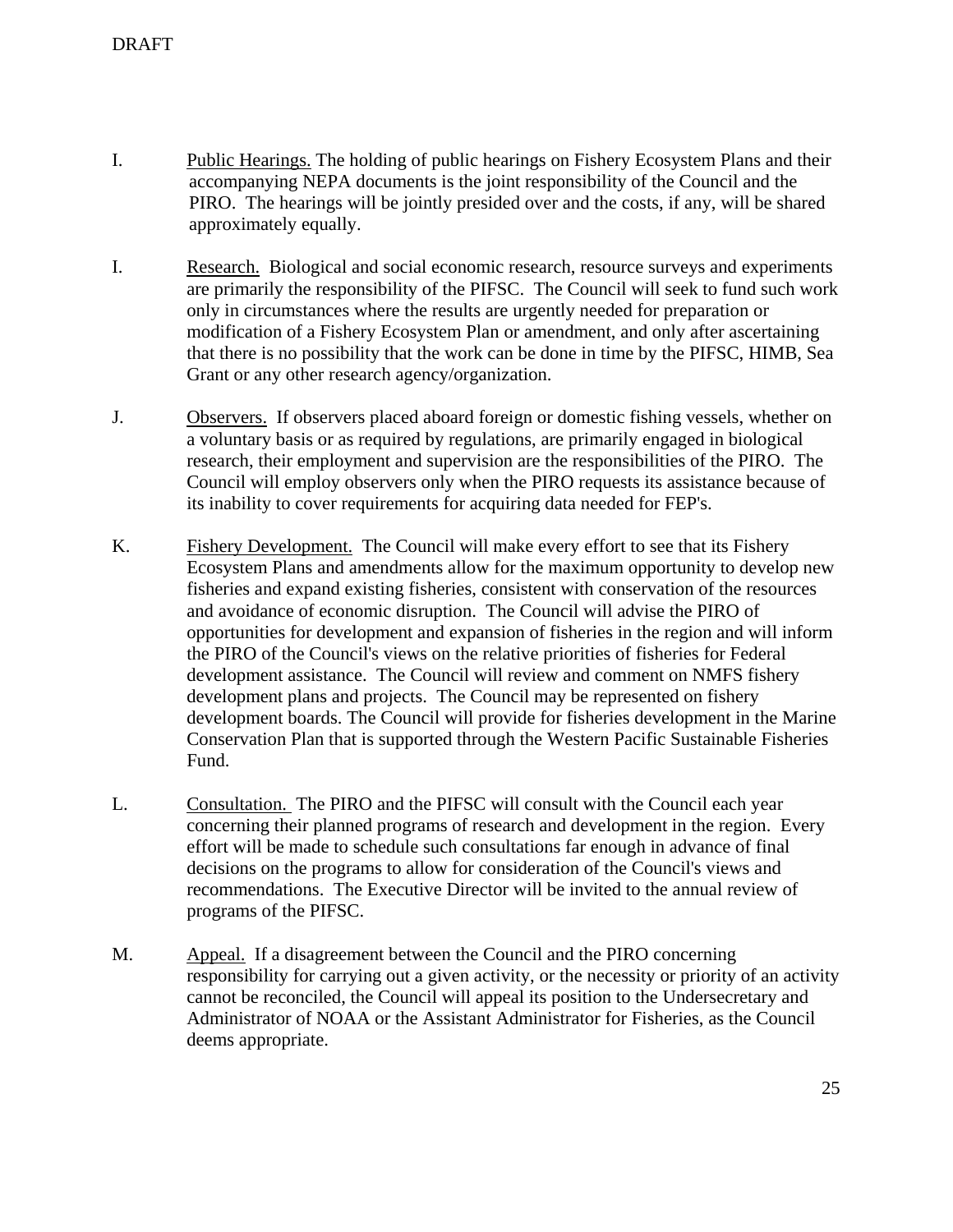N.Budgets.The Council is responsible for preparing its own administrative and programmatic budgets, which the PIRO forwards to NOAA Grants Management for approval. The Council is also responsible for preparing grant applications and justifications for its programmatic projects, which are subject to review and approval by NMFS.

## **COMMUNICATION WITH FEDERAL, STATE OR OTHER AGENCIES/ORGANIZATIONS**

### **a. Background**

 In the course of business with Federal agencies that have formal relationships with this Council, only designated individuals shall carry on formal communication. If each staff person and Council member were to communicate individually with Federal agencies, there would be chaos and gross duplication of effort. It is the Council Chair's responsibility to provide a channel of communication through the Executive Director for Council business between the Council and Federal or State or any other agencies/organizations. It is the Chair's responsibility to provide complete and accurate reports of such communication to the Council and to staff members.

### **b. Policy**

 It is not appropriate for staff or Council members to communicate directly with any Federal or State or any other agency regarding Council business. All requests for such communications should be routed through the Chair or the Executive Director. This policy will assure that the Council speaks with one voice and conducts business in an accountable fashion.

- 1. No communications will be sent on Council letterhead that have not been either signed by the Chair or the Executive Director or approved by the Chair or Executive Director for another Council member or staff member's signature.
- 2. Staff members will give all correspondence to the Executive Director (or her designee in her absence) for signature.
- 3. Council members will give all correspondence to the Chair for signature.

### **c. Requests from Federal and State Legislators**

 Copies of all correspondence from federal, state, and territory legislators, and all Council responses, will be maintained to the extent required by OMB Circular A-122. Responses to requests for testimony or comment on pending legislation shall be promptly coordinated with the NOAA Office of General Counsel, Pacific Islands Section.

### **ESSENTIAL FISH HABITAT CONSIDERATION PROCEDURES**

 The Council will review and make recommendations on Federal or state actions that may adversely affect the essential fish habitat (EFH) of species managed under its authority. Since Federal and state actions often follow specific timetables that may not coincide with scheduled Council meetings, the Council may follow abbreviated procedures for developing recommendations. Any proposed Federal or state actions impacting EFH requiring prompt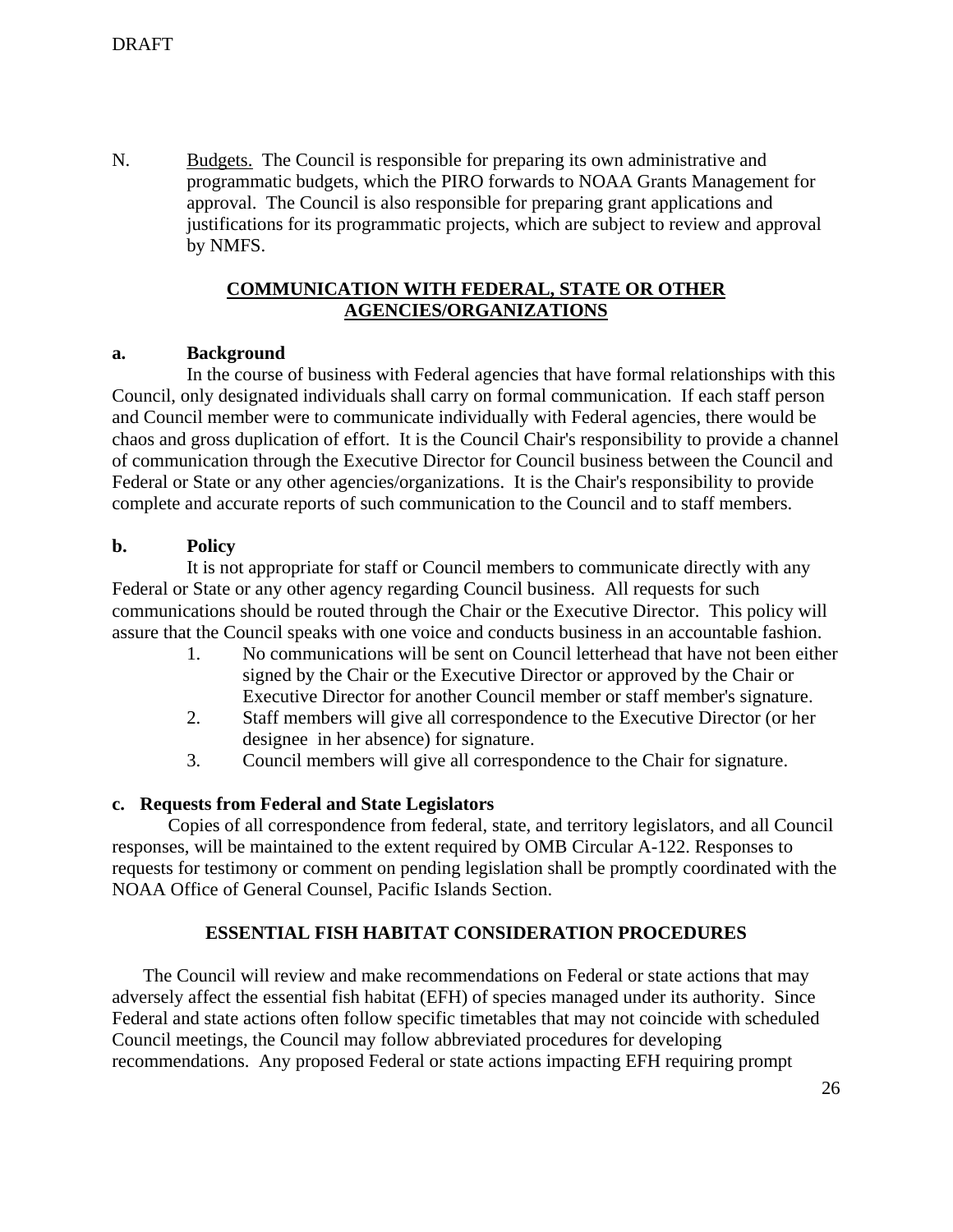consideration from the Council will be distributed to Council members for review and comment. The Council chair, or his/her designee (i.e., the executive director), will review Council member comments and formulate recommendations to respond to the proposed action.

# **ADMINISTRATIVE MANAGEMENT SYSTEM**

 Each Council's grant activities are governed by 2 CFR Part 215, 2 CFR Part 230, 15 CFR Part 14, and OMB Circulars A-122 and A-133 (Audit of States, Local Governments, and Non-Profit Organizations), which provide uniform administrative requirements applicable to the Western Pacific Regional Fishery Management Council, including standards for financial management, financial reporting, property management, and procurement. The Council will operate in full compliance with these standards, as amended.

A. Conflict of Interest. Appointed public Council members, *SSC members* and administrative employees are subject to Federal laws and regulations concerning bribery and conflicts of interest. Appointed Council Members are required to report their financial interests in harvesting, processing and marketing activities, according to 50 CFR 600.235. Council members must recuse themselves from voting on matters that would have a significant and predictable effect on the financial interests reported as specified in 50 CFR 600.225 and 600.235. To the extent that interests are reported under 50 CFR 600.235, Council Members are exempt from 18 U.S.C.208.

Procedure for financial disclosure:

- **1.** Council staff will send NOAA Form 88-195 to appropriate individuals informing them of the requirement and deadline for submitting the completed form.
- **2.** Administration will maintain and update at regular intervals a file on financial disclosure of those individuals named in Part 601.37.
- B. Procurement Procedures. The Council will follow OMB Circular A-122 and 15 CFR Part 14, as amended
- C. Property Management System. The Council will follow OMB Circular A122 and 15 CFR Part 14, as amended.
- D. Accounting and Budgetary Control Procedures. The Council's accounting and budgetary control system will be maintained in compliance with the U.S. Department of Commerce/NOAA General Provisions and Special Conditions which are included in the cooperative agreements for funding the Council's administrative and programmatic needs. A summary of the financial system follows:
	- 1. Formal Books of Accounts. A cash receipts and disbursements journal, a general journal and a general ledger will be maintained to record financial transactions.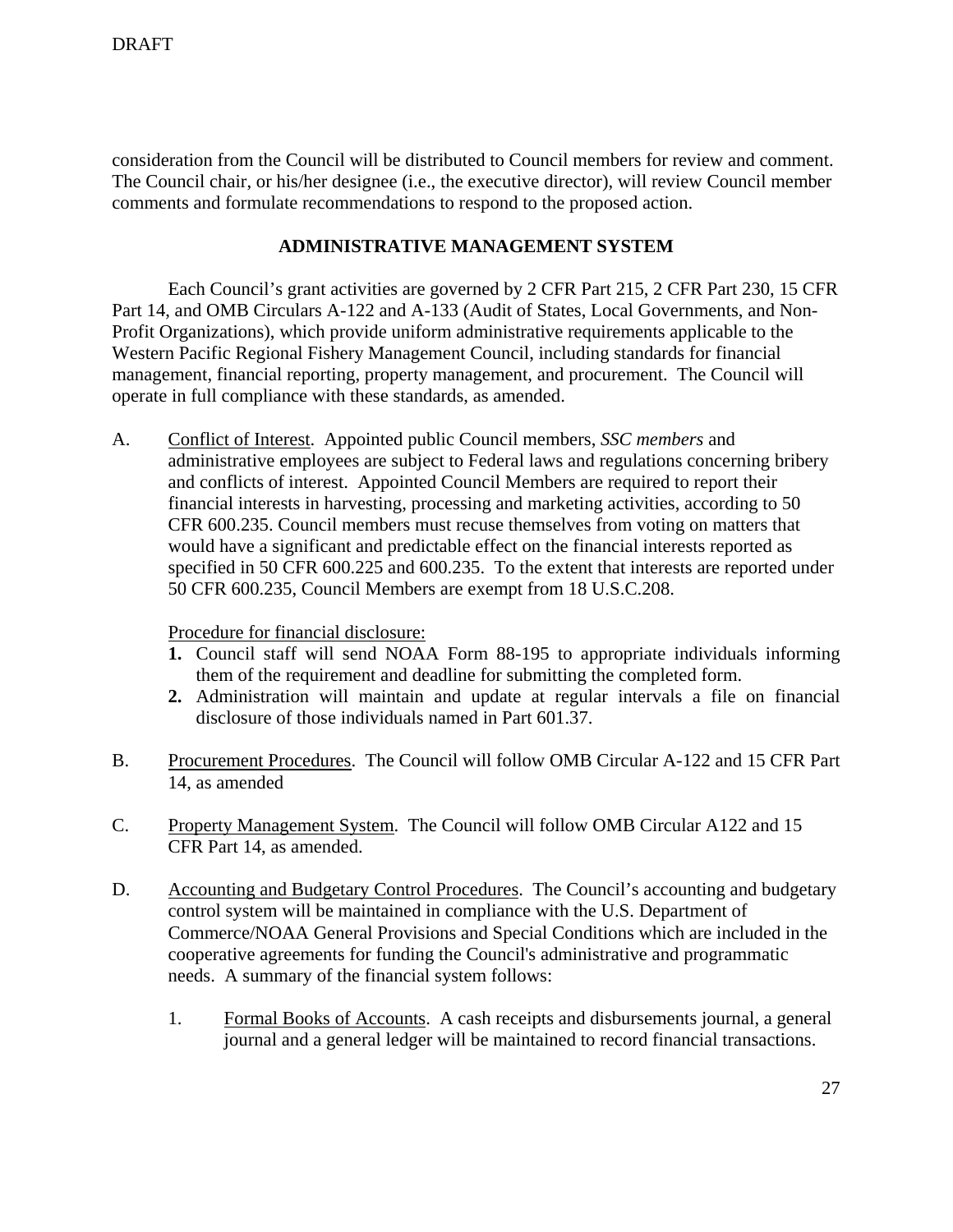- 2. Chart of Accounts. The following general account number structure will be followed in recording financial transactions of the Council: Assets; Liabilities; Revenues; Expenses.
- 3. Financial Reports and Performance Reports. The Council will provide financial and performance reports as required by NOAA and OMB Circular A-110.
- E. Travel Policies and Reimbursement Procedures. The Council follows the GSA Travel Regulations, as amended. To ensure proper accounting of Council funds, the Council will pay per diem costs to eligible meeting participants by check or money order to the extent practicable. The Council pays for coach fare; unless otherwise approved in writing in advance of the travel, the additional cost of a higher class ticket is at the individual's own expense. Justification for other than coach fare is listed in the GSA Travel regulations. For foreign travel, refer to the Fly America Act.

Travel Procedures as well as how to file your travel claim are listed in the Council's travel guideline handout this is attached to the travel order given to the traveler.

Attachments: Travel Advance Request Travel Guidelines Travel Order Log Travel Order/Voucher Travel Request

The current guidelines for reimbursing individuals are as follows:

- 1. All non-federal members of the Council, Scientific and Statistical Committee, Advisory Panels, Plan Development Teams, staff and special consultants performing authorized services for the Council shall normally be entitled to reimbursement subject to per diem limits established by the GSA Travel Regulations.
- 2. Foreign travel must be approved in advance by the NOAA Grants Officer. Approval must be requested at least fifteen (15) days before the travel is to take place. Foreign travel itemized in the Council's budget as approved is presumed to be approved.
- F. Standards for Compensation and Other Personnel Actions. Salary and wage administration, fringe benefits, hours of work, etc. for the Council staff are described in the Western Pacific Fishery Management Council's Administrative Handbook.
- G. Council Member Compensation. In accordance with the provisions of MSRA, section 302(d), the voting members of the Council who are appointed by the Secretary of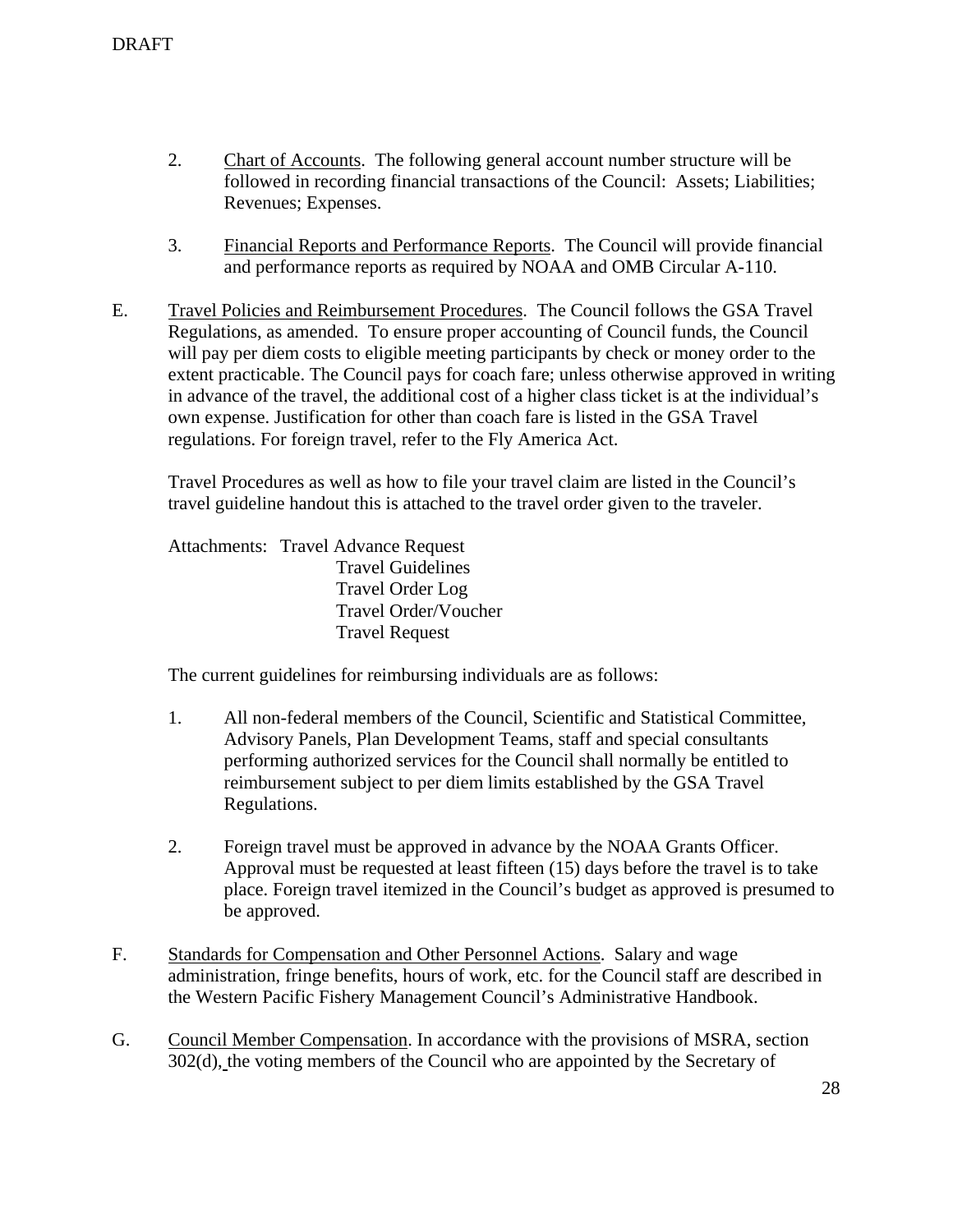Commerce and not employed by the Federal Government or any state or local government (that is, anyone who does not receive compensation from any such government for the period when performing duties as a Council member) will be compensated.

Non-government Council members may receive compensation for:

- 1. Days spent in actual attendance at a meeting of the Council or jointly with another Council.
- 2. Meetings of Standing and Ad Hoc Committees of the Council when the meetings are approved in advance by the Council or by the Chairman between Council meetings.
- 3. Individual member meetings with scientific and technical advisors when approved in advance by the Council or Executive and Budget Committee.
- 4. Conducting or attending hearings when authorized in advance by the Council or Executive and Budget Committee.
- 5. Other meetings involving Council business when approved in advance by the Council or Executive and Budget Committee.
- 6. Meetings with the Executive Director.
- 7. Council members may waive compensation for any of the above.
- H. SSC and Advisory Panel Stipends. In accordance with the provision of MSRA, Section  $301(g)(1)(a)$  or  $302(g)(2)$  and subject to the availability of funds, the Council may pay a stipend to members of the Scientific and Statistical Committees or Advisory Panels who are not employed by the Federal Government or a local marine fisheries agency.
- I. Confidentiality of Statistics. The Council has adopted procedures in compliance with 50 CFR 600.130 and 50 CFR part 600, subpart E to ensure the confidentiality of the statistics that may be submitted to it by Federal or State authorities and may be voluntarily submitted to it by private persons, including, but not limited to, procedures for the restriction of Council member, Advisory Panel, Plan Team, SSC and employee access and the prevention of conflicts of interest; except that such procedures in the case of statistics submitted to the Council by a State are consistent with the laws and regulations of the State concerning the confidentiality of such statistics.
- J. Security Clearance. Security clearances for Council members and staff, as appropriate, will be requested and processed according to the instructions and procedures set forth in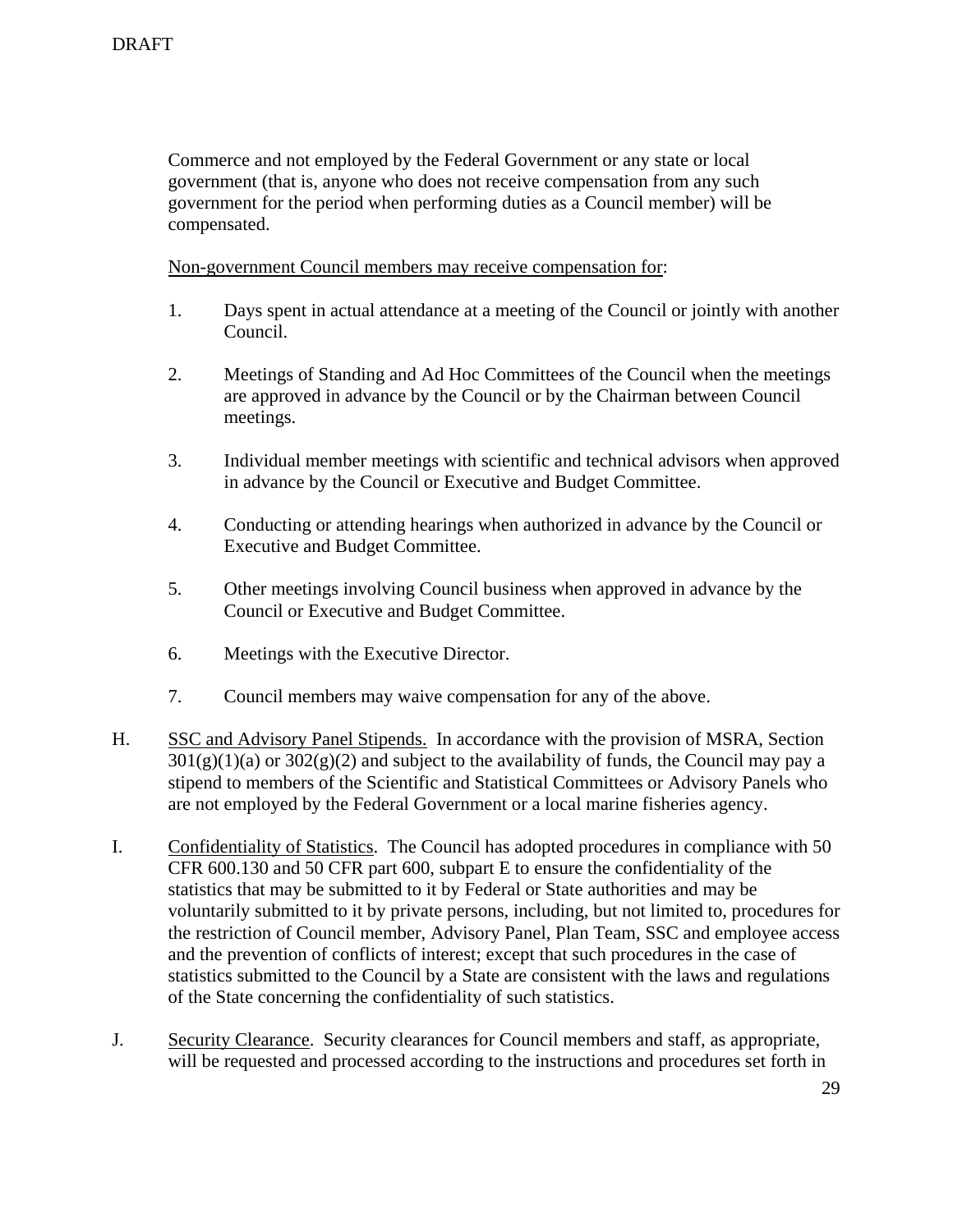50 CFR 600.240. The Department of Commerce will issue security assurances to Council nominees and members following completion of background checks. Security assurances will be valid for 5 years from the date of issuance. A security assurance will not entitle the member to access classified data. In instances in which Council members may need to discuss, at closed meetings, materials classified for national security purposes, the agency or individual providing such classified information will be responsible for ensuring that Council members and other attendees have the appropriate security clearances.

The following forms are available online at www.osec.doc.gov/osy and must be filled out authorizing the Agency to conduct a background investigation. Council members must fill out Questionnaire for Non-Sensitive Positions (SF-85), Declaration for Federal Employment (OF-306), and submit two completed fingerprint cards (FD-258s). In addition to completing the forms, members must provide two acceptable documents of identification (I-9). Individuals may have their fingerprints taken at their local police department or at the personnel/security office of any Federal agency willing to provide the service. Any member whose assurance is due to expire, will need to complete the above forms and submit to the executive director of the council who will then forward to NMFS for processing.

- K. Record-keeping. Record-keeping shall conform to 15 CFR 14 and 50 CFR 600.150. The Council is required to maintain documents generally available to the public on its Internet site for immediate download at http://www.wpcouncil.org. Documents for posting must include: fishery ecosystem plans and their amendments for the fisheries for which the Council is responsible, drafts of fishery ecosystem plans and plan amendments under consideration, analysis of actions the Council has under review, minutes or official reports of past meetings of the Council and its committees, materials provided by the Council staff to Council members in preparation for meetings, and other Council documents of interest to the public. For documents too large to maintain on the Web site, not available electronically, or seldom requested, the Council shall provide copies of the documents for viewing at the Council office during regular business hours or by mail, as specified below.
- L. Disposition of Records. Council records must be handled in accordance with Department of Commerce and NOAA records management office procedures. The Council will abide by the terms of the NOAA Records Management Guide; the NOAA Records Disposition Handbook; and the following records management authorities: NAO 205-1 NOAA Records Management Program; DAO 205-1 Records Management; Federal Records Act of 1950; 44 U.S.C. Chapter 31 Records Management by Agency Heads; 44 U.S.C. Chapter 33 Disposal of Records; and 44 U.S.C. § 101 Federal Management and Promotion of Electronic Government Services

 All records and documents created or received by Council employees, while in active duty status, belong to the Federal government. When employees leave the Council, they may not take the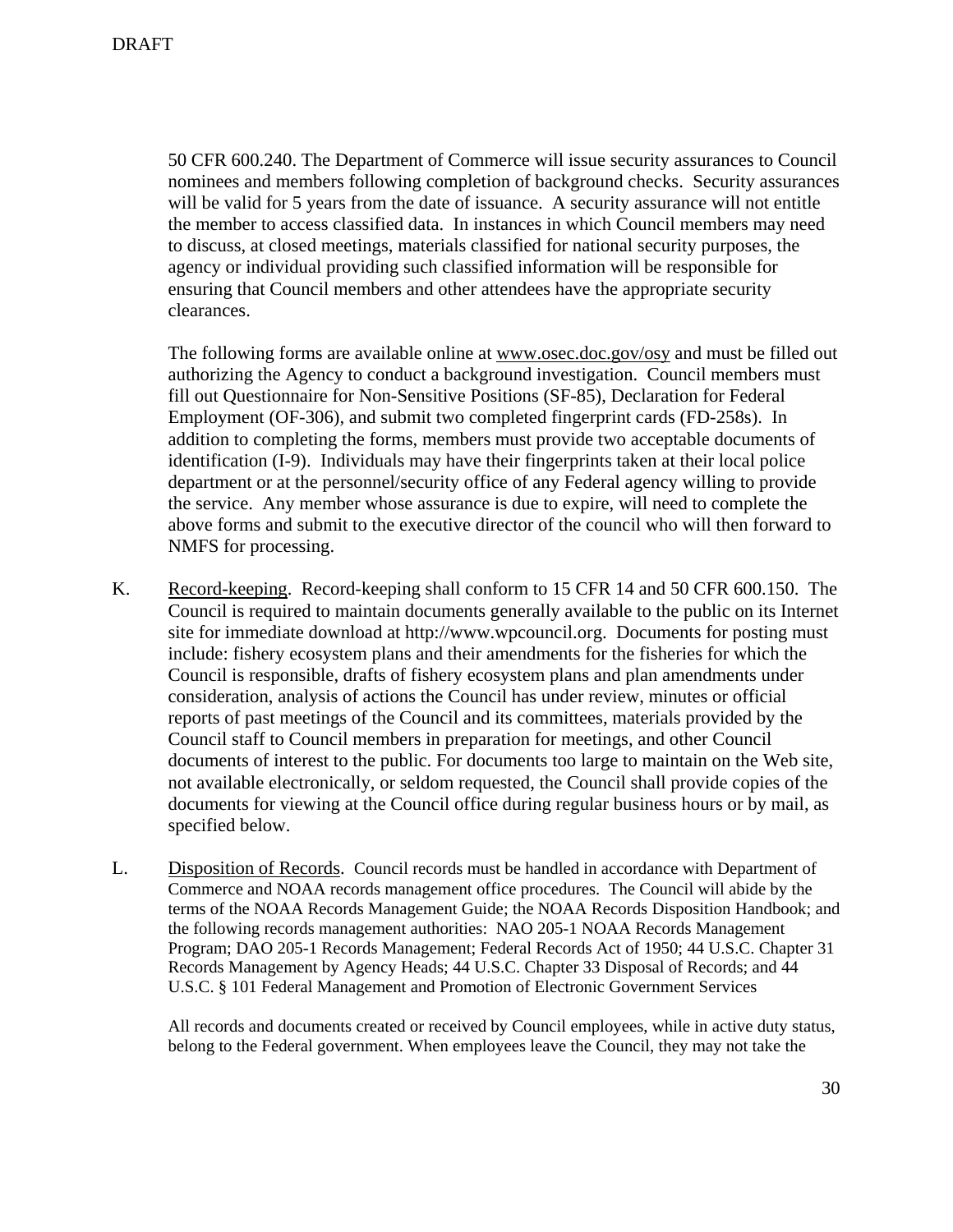original or file copies of records with them. Before any records are disposed of, Council members and employees will coordinate with the NOAA records management office.

M. Requests for Public Records. Documents available for public inspection at the Council offices include the following: approved minutes, public briefing documents, reports and sign-in sheets from Council, Advisory Panels, Plan Teams, Regional Ecosystem Advisory Committee, Scientific and Statistical Committee and Other Council Ad Hoc Committees.

 Members of the public wishing to review any of these documents may call (808-522- 8220) or write to the Council office at 1164 Bishop Street, Suite 1400, Honolulu, HI, 96813 to schedule an appointment. Requests should identify the name of the individual, the specific records to be reviewed, and provide a contact number. The Council will ordinarily respond to a request within 10 business days. Reasonable restrictions may be placed upon the number of visitors and visiting hours to the extent necessary to facilitate Council operations. Members of the public wishing to obtain copies of these records should follow the procedures for submitting a Freedom of Information Act request, as set forth below.

N. Freedom of Information Act. Requests for copies of records maintained by the Council will be processed in accordance with the requirements of the Freedom of Information Act and Department of Commerce regulations set forth in 15 CFR Part 4. Requests must be addressed to NMFS and may be sent to the following:

> NOAA FOIA Officer 1305 East-West Highway, Suite 8536 Silver Spring, MD 20910-3281

FOIA requests received by the Council will be promptly forwarded to the appropriate NMFS Regional Office. The Regional Office will forward the request to the NMFS FOIA Officer so that the request can be logged into a centralized database and assigned a tracking number. The FOIA Officer will execute a CD-244, "FOIA Request and Action Record," which will include the tracking number and the due date. A search for responsive documents must begin immediately upon receipt of the search tasker from the FOIA office. All responsive documents must be reviewed for disclosure on a line-by-line basis, and segregable portions must be released. Council members may make recommendations regarding potential exemptions to be asserted; however, only a Federal employee can make a disclosure determination. The original documents must be retained by the originating office. Copies of the responsive records must be provided to the FOIA office, in accordance with the instructions on the tasker, and redacted and unredacted versions will be maintained by that office in accordance with DOC policy.

The Region will obtain clearance from the NOAA General Counsel's Office concerning the initial denial of requested information. In the event the Regional Office determines that requested